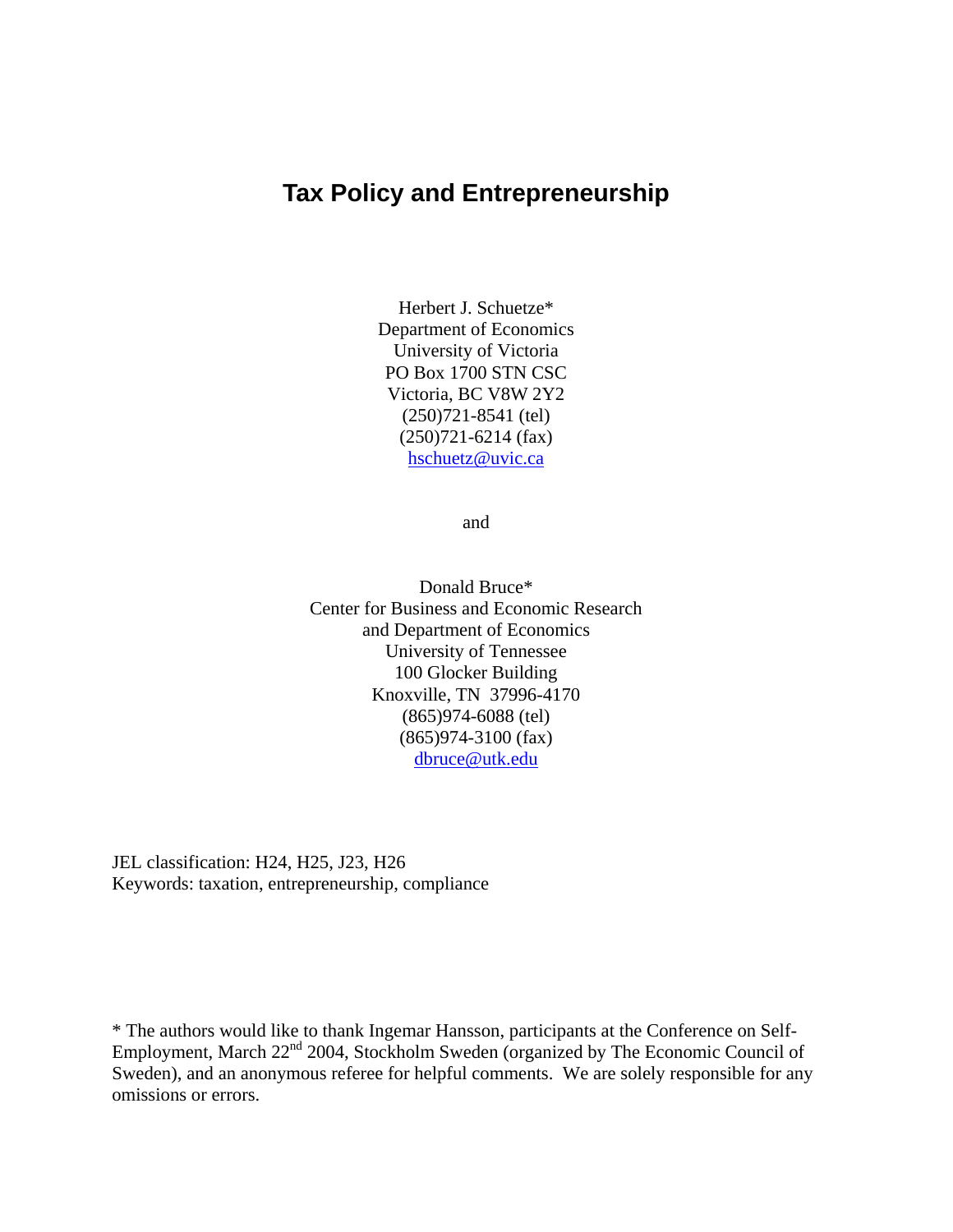### *Abstract:*

Citing the potential benefits of a more entrepreneurial labour market, governments and economic actors around the world have instituted programs to help foster entrepreneurship. There is a vast array of potential policy tools available and utilized to varying degrees across countries to help stimulate small business growth. Given the importance of taxation it is not surprising that the interplay between tax policy and entrepreneurial activity has received a great deal of attention in the economics literature. However, because this topic overlaps several areas of economic research, much of the work that has been done is fragmented. This paper pulls together the various strains of research to illustrate the current state of knowledge regarding the impacts of taxation on entrepreneurship and to identify areas in which additional research is particularly warranted.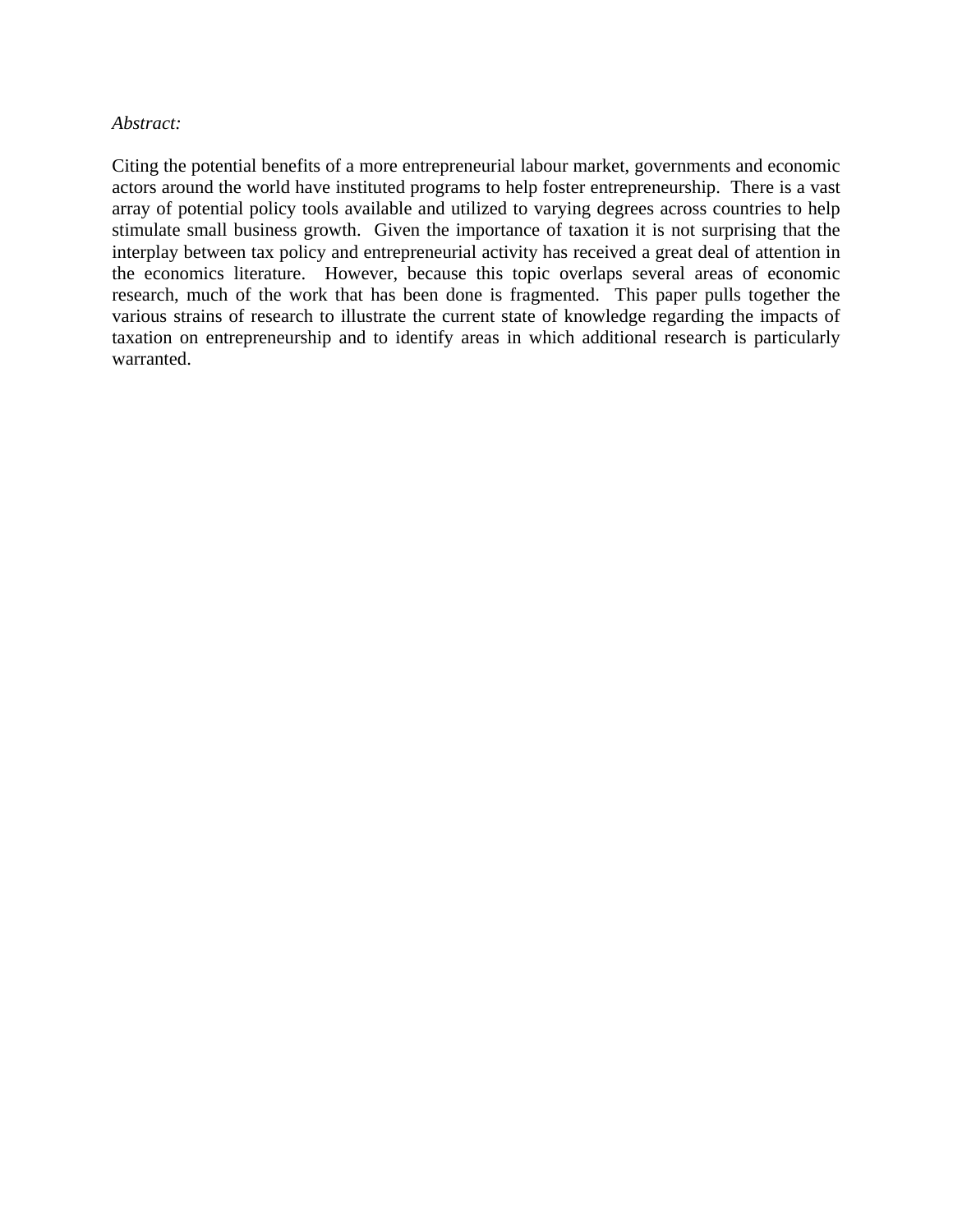Citing the potential benefits of a more entrepreneurial labour market, governments and economic actors around the world have instituted programs to help foster entrepreneurship. Justification for providing aid to small business varies. For instance, despite evidence to the contrary (Davis, Haltiwanger and Schuh 1996), it is often argued that small entrepreneurial ventures create a disproportionate share of jobs in the economy. Some argue that small businesses fuel economic growth through innovation that is manifest in new products, technology and forms of organization within firms. In turn, these innovations provide positive externalities or spillover benefits that accrue at no additional costs to others in the economy and lead to economic growth. In addition, it is argued that the presence of these externalities along with institutional constraints on risk trading result in a market which fails to produce the efficient amount of entrepreneurial activity. In the presence of these market failures, there is a clear role for governmental authorities to step in and provide support to entrepreneurs. Unfortunately, the economic literature to this point has made little progress in identifying the existence or magnitude of these potential benefits.

Despite this lack of evidence on the benefits of entrepreneurship most OECD countries have public policy programs designed to assist businesses. In addition, broader institutions such as the European Parliament, OECD and the European Commission have identified the significance of this issue and encourage countries to pursue policies to foster entrepreneurship.<sup>1</sup> There is a vast array of potential policy tools available and utilized to varying degrees across countries to help stimulate small business growth. These policies include the provision of startup financial capital<sup>2</sup>, aid in the development of human capital or business skills, and self-

 $\overline{a}$ 

<sup>&</sup>lt;sup>1</sup> See, for example, European Commission (1998) and OECD (1998).

<sup>&</sup>lt;sup>2</sup> Given the critical need for such funds it is not surprising that most developed countries have small business financing programs. For example, the US Small Business Administration invests billions of dollars annually to help new firms get started and SME policies in Europe typically include financing for small business.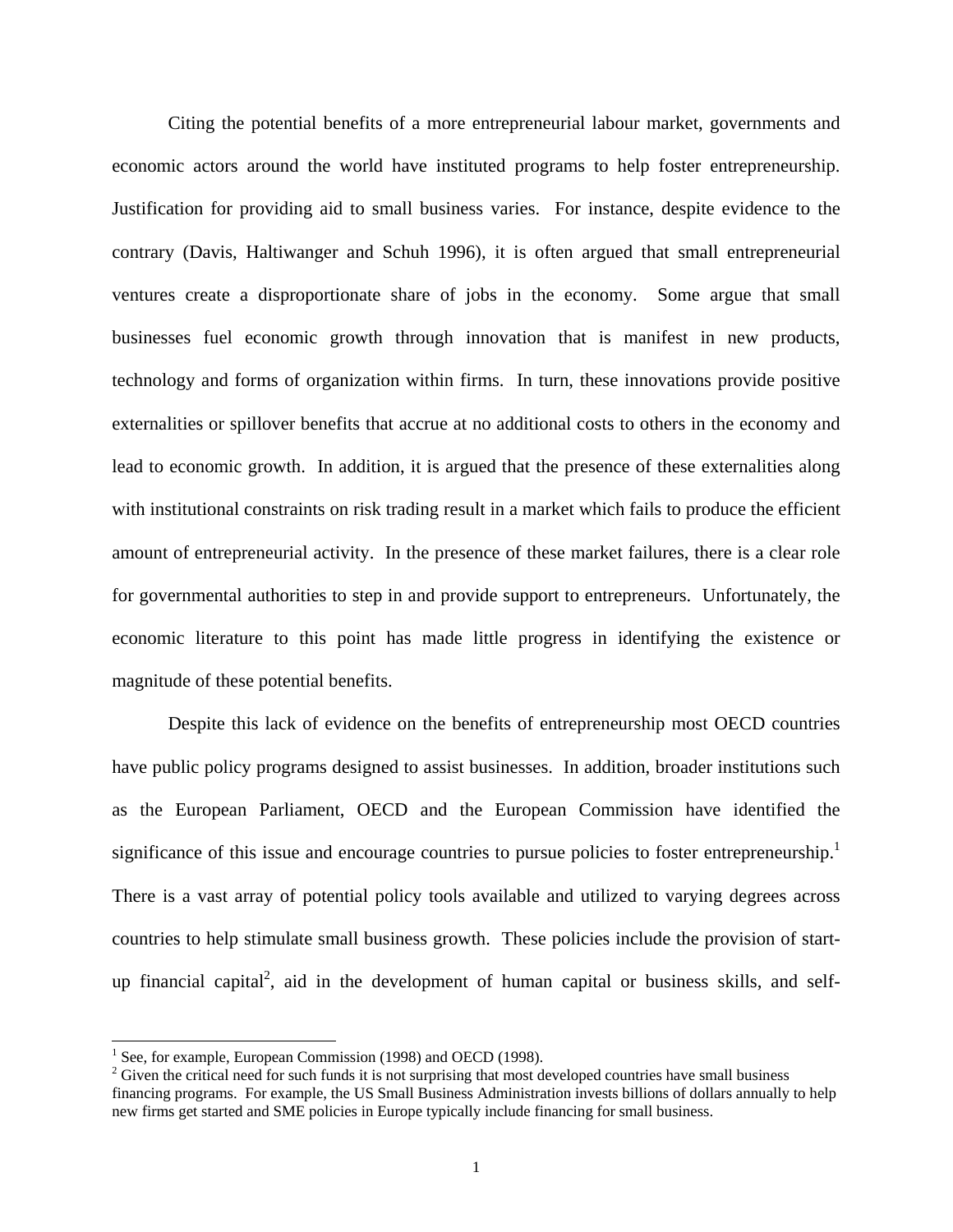employment training programs that target the unemployed in the hope of returning these workers to the ranks of the employed<sup>3</sup>. Administrative requirements involved in starting up a new business or complying with the tax code and labour-market-related social programs (such as social security and employment insurance), which often lack provisions for entrepreneurs, are examples of policies that indirectly affect the attractiveness of self-employment to potential entrepreneurs.

Perhaps the most complex policy tool available and most commonly utilized is the tax system. Tax polices can affect the decision to become self-employed in various ways. In general, the tax system can make self-employment more or less attractive than wage and salary work – either pulling potential entrepreneurs into self-employment or pushing workers out of wage and salary jobs and into self-employment (we present a more precise discussion of how taxes might influence entrepreneurship in section 2). Thus it can be said that every government's policy portfolio influences the entrepreneurial decision. This fact highlights the importance of understanding the relationship between tax systems and self-employment.

Given the importance of taxation it is not surprising that the interplay between tax policy and entrepreneurial activity has received a great deal of attention in the economics literature. However, because this topic overlaps several areas of economic research, much of the work that has been done is fragmented. The purpose of this paper is to pull together the various strains of research to illustrate the current state of knowledge regarding the impacts of taxation on entrepreneurship and to identify areas in which additional research is particularly warranted. In our discussion we ignore issues of whether or not policy makers ought to encourage entrepreneurship and focus on the more positive matters.

l

 $3$  Such programs are offered across OECD countries. For a general discussion of these programs among OECD countries, see OECD (1998), and for an exhaustive review of this and similar programs in the US, see Vroman (1997).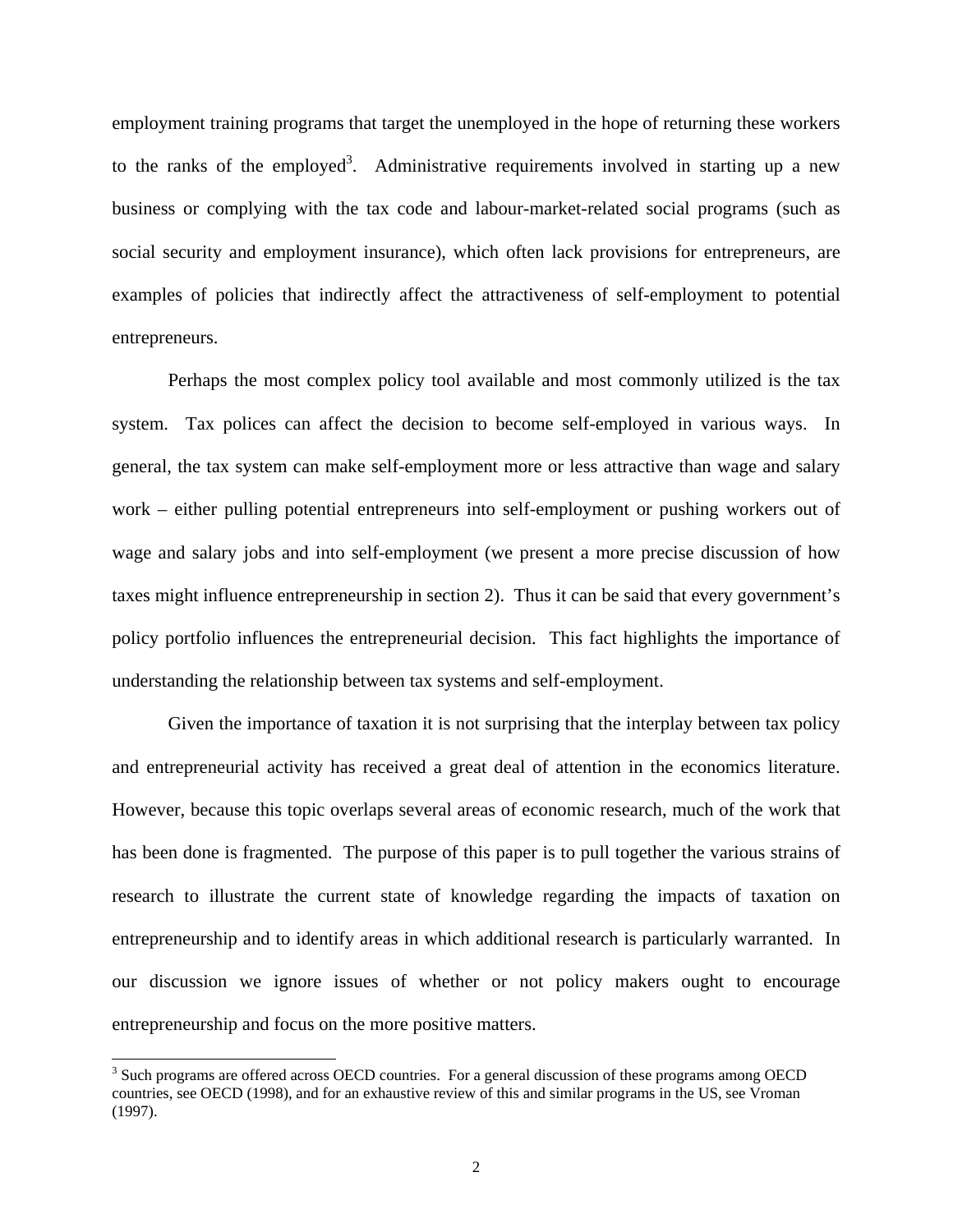We begin in Section 1 with a survey of the theoretical literature. In this section we examine the various facets of tax policy which have been identified by economic theory as influential in the self-employment decision as well as their likely impacts. Section 2 provides a discussion of the empirical literature related to the impacts of tax policy on self-employment. Section 3 highlights a number of issues identified in the literature relating to self-employment and tax non-compliance. A discussion of conclusions, policy implications, and areas for future research closes the paper in Section 4.

Before we begin, however, it is important to define entrepreneurship and distinguish between what is meant by "entrepreneurship" and "self-employment". Despite its importance, entrepreneurship is an elusive concept. Many definitions typically refer to the creation of a new, usually small, business. The emphasis appears to be on individuals who are enterprising or innovative in their approach and who assume some degree of risk in their business venture. It is clear from the discussion above that these are some of the attributes that policy-makers seek out when advocating entrepreneurship. However, measuring such activity can be difficult. In most of the empirical studies reviewed in this paper the measure used is the number of individuals who report working for themselves, which matches quite closely the "self-employed" classification. This measure includes individuals engaged in widely varying activities, including those who operate chain stores, as an example. Chain store operators may encounter some degree of risk but we might not think of these workers as innovative if they are following a stylized approach common across all establishments in the chain. For this and other reasons, this measure may overstate the amount of entrepreneurial activity. On the other hand, this measure leaves out individuals engaged in enterprising or innovative behavior in more established firms. Both the theoretical literature, which emphasizes risk and leaves out innovation, and the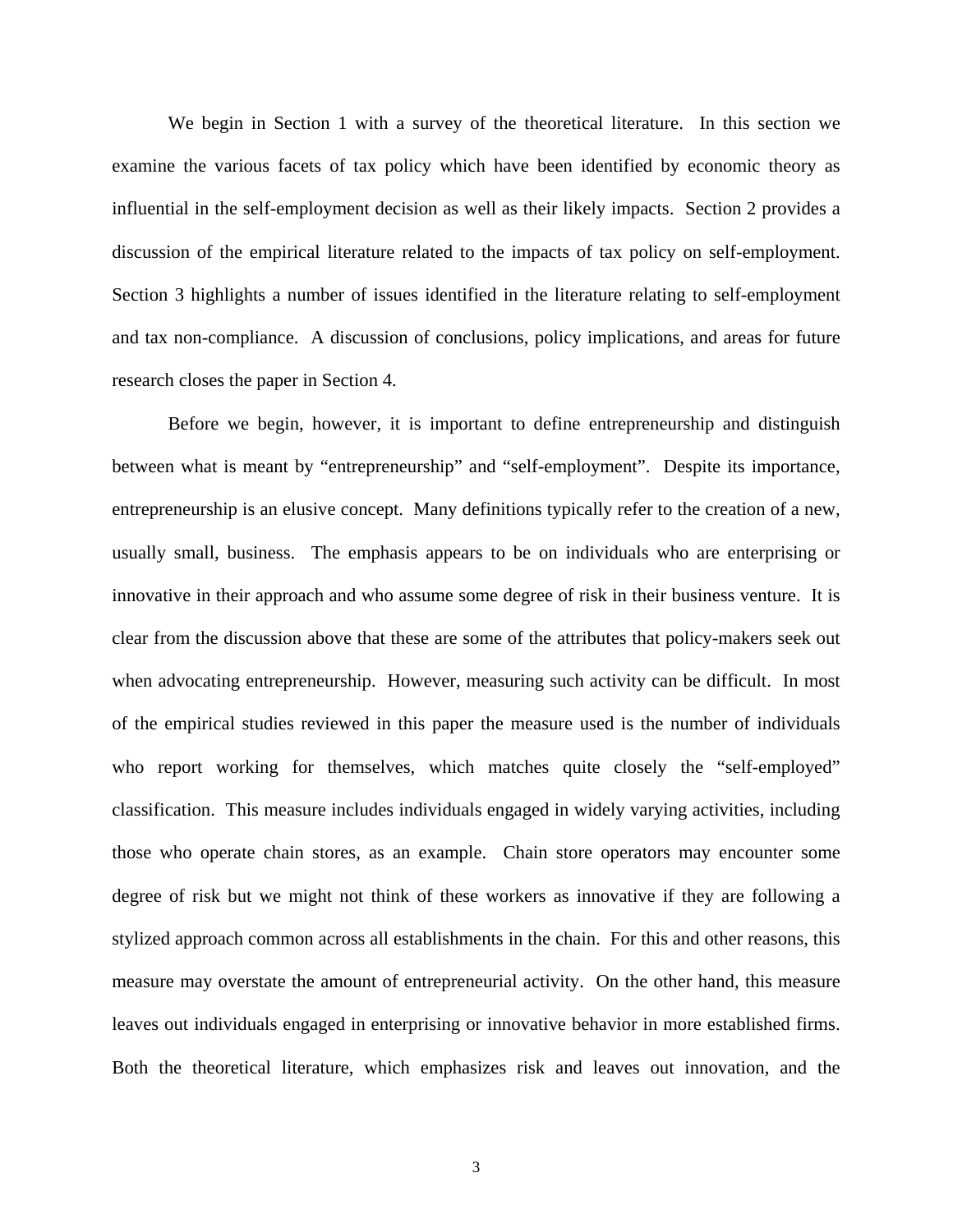empirical literature do not distinguish between entrepreneurship and self-employment. In keeping with the notation of the previous literature, we use the two terms interchangeably throughout the remainder of the paper. However, given the importance of this distinction, we discuss what the results in the literature tell us about "entrepreneurship" and "self-employment," separately.

#### **1. Theoretical Impacts of Taxation on Entrepreneurship**

Economic theory suggests that a country's tax system can have complex and ambiguous effects on the level of entrepreneurship. The common view presented in the literature is that entrepreneurship, unlike wage work, offers an uncertain return. Workers allocate their fixed amount of labour between the safer wage sector and the relatively risky self-employment sector to maximize the return on their labour portfolios. In this setting it is relatively straightforward to show that a system of differential taxation across sectors can make investment in the risky sector more or less attractive. In fact, in most countries business income is taxed differently from wage earnings on a paid job. Income from incorporated businesses is typically taxed under an altogether different tax system than income from wage employment and the operation of an unincorporated business. However, even when taxed under the same system businesses are taxed differently. Various business expenses are typically tax deductible and often include the costs of items such as vehicles and housing that provide non-business consumption benefits. That differential taxation can influence the decision to invest in self-employment is not at all surprising. Less intuitive is the result owing to Domar and Musgrave (1944) who showed that taxation, with liberal loss offsets, of risky investments such as entrepreneurship can increase investment in these risky assets.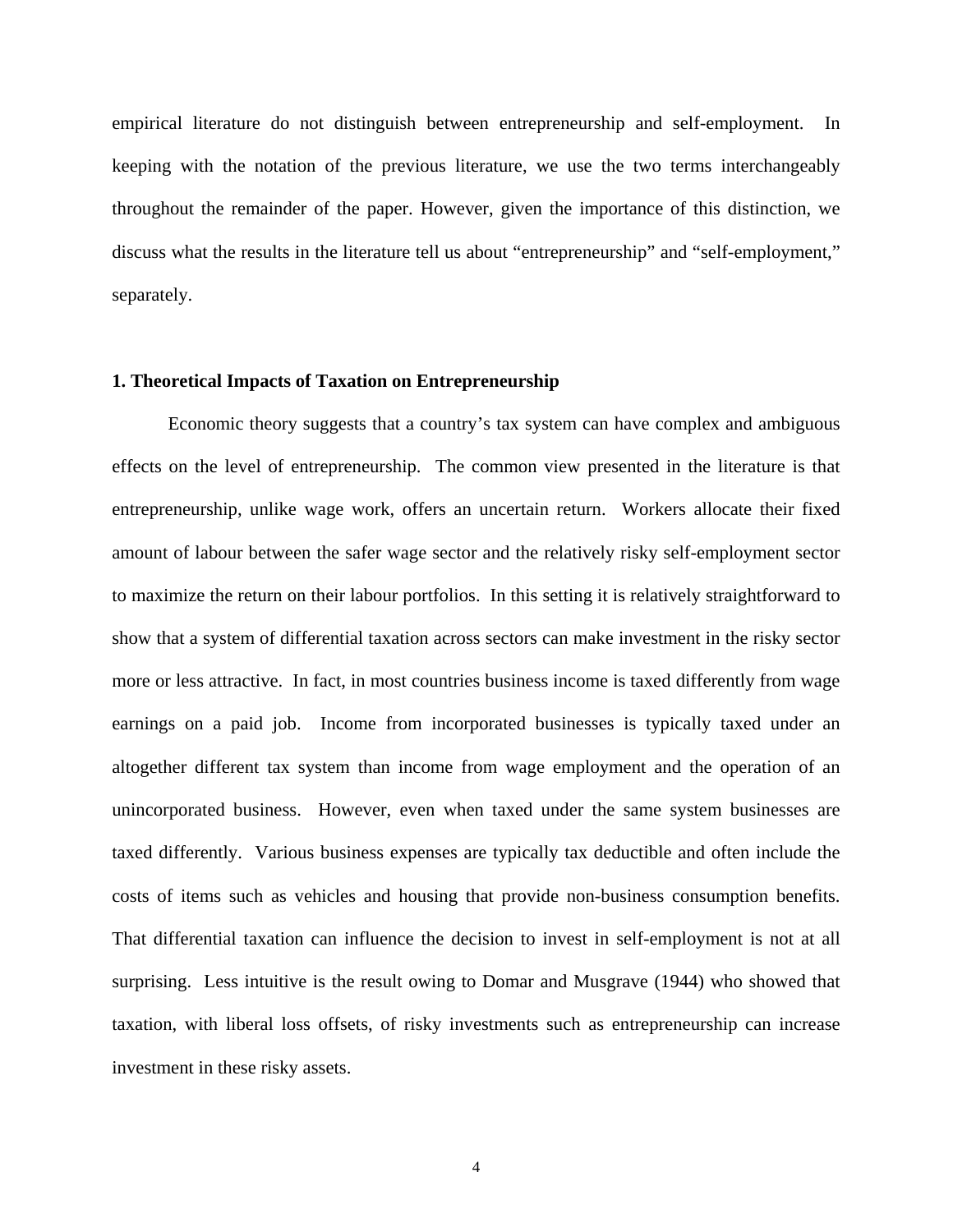The intuition behind Domar and Musgrave's argument proceeded as follows. The imposition of a proportional income tax system with full loss offsets<sup>4</sup> has two effects on investment in risky assets. First, the tax reduces the expected yield of the investment and this will discourage investment. Second, the tax is such that the government will share in the risk – collecting more tax revenue if the venture is successful and refunding revenue to the risk-bearer if it fails. They showed that the net effect is such that private investment in the risky asset (that of the entrepreneur in this context) may decrease but that total investment (that born by the entrepreneur and the government) will increase. This important result was later confirmed in a more general setting using an expected utility model by Mossin (1968), Stiglitz (1969) and Ahsan  $(1974)^5$ .

It is important to emphasize that this result hinges on the assumption that losses can be fully offset. Under conditions of partial loss deduction, Domar and Musgrave (1944) showed that the two opposing effects described above continue to operate and the impact on investment in risky ventures is uncertain. One's ability to reduce income tax liabilities by deducting net business losses from other taxable income depends on tax law and the individual's income situation. Tax law may disallow full loss offsets. Even if they are permitted, an individual's ability to take advantage of the law may be limited by the amount of taxable income from other sources that is generated over the relevant period. Tax laws that allow individuals to carry losses forward over a number of years are more likely to result in full loss offsets in practice. Thus, tax rules relating to losses likely influence the level of entrepreneurial activity.

 $\overline{a}$ 

<sup>&</sup>lt;sup>4</sup> Full loss offset is a tax clause that allows entrepreneurs with operating losses to apply these losses against income subject to taxation from other sources.

 $<sup>5</sup>$  In a more recent paper, Ahsan (1990) examined the impact of broad based taxes (income and consumption) in an</sup> intertemporal context. He found that, in such a setting, broad based taxes either decrease or leave unchanged the amount of risk taken.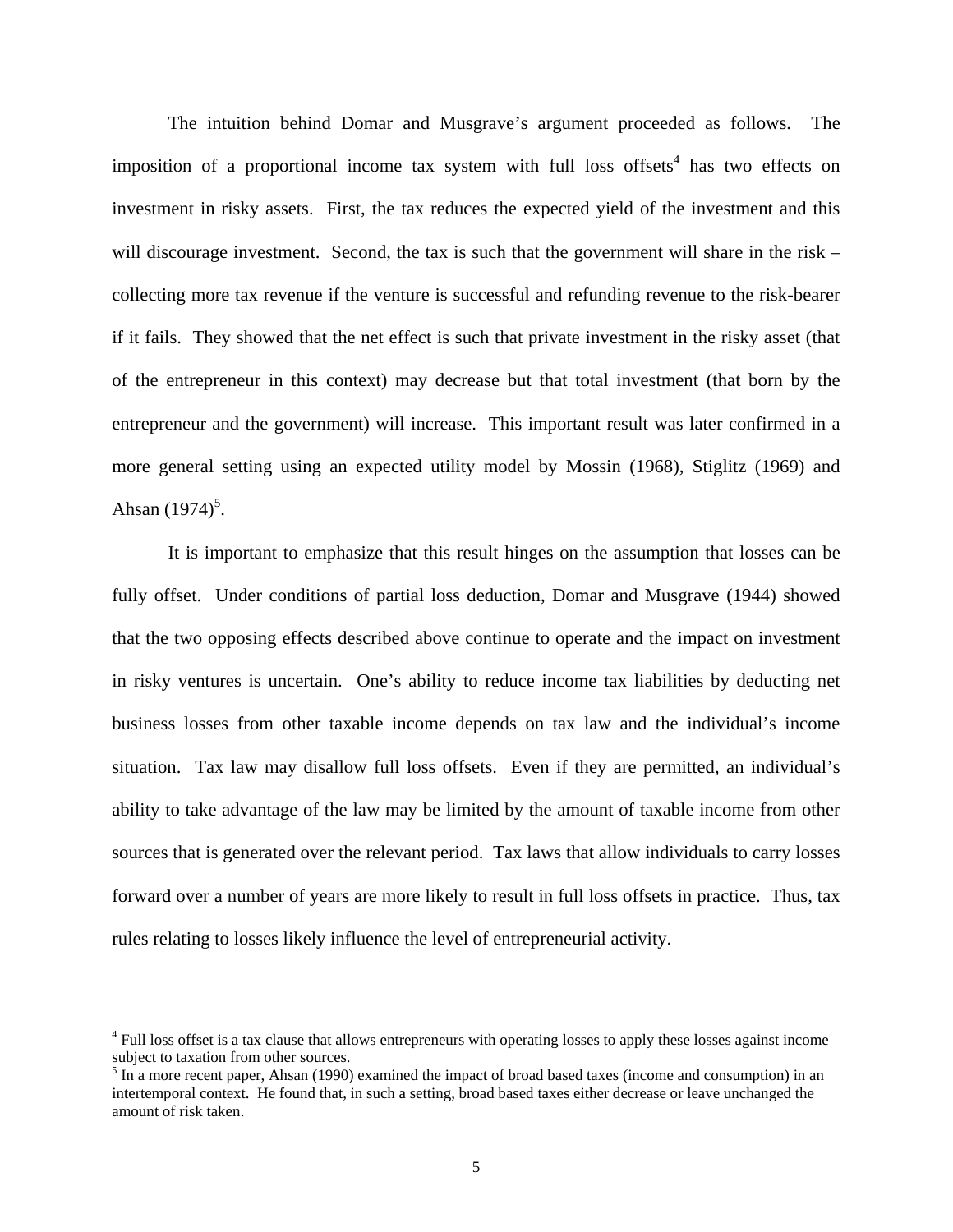Gentry and Hubbard (2000) argued that actual tax systems do not typically offer full loss offsets for entrepreneurs and focused on the progressivity of the tax system on entrepreneurship. They argued that greater convexity of the tax schedule reduces the returns of those who succeed disproportionately to those who do not and reduces average returns. In a model without the risk reducing benefits of full loss offsets they showed that increasing progressivity of the tax schedule discourages entrepreneurial activity even when individuals are risk neutral.

Of course, tax systems are complex and interactions between different elements of the tax code can generate interesting outcomes. Feldstein and Slemrod (1980), Gordon (1998) and Cullen and Gordon (2002) pointed to the fact that the US tax system is such that, above some threshold, taxable income is taxed at a lower rate under the corporate tax system than under the personal tax system. Given that entrepreneurs have the option to incorporate, this element of the tax code effectively allows them to reduce the progressivity of tax. Thus, they argued, this option, which is not available to wage and salary workers, creates an incentive to become selfemployed.

In a model of risk taking by small firms Cullen and Gordon (2002) assessed the impact of the US tax system, including the important interaction between the personal and corporate tax schedules. They were able, therefore, to bring together the various facets of the tax structure to capture more of the interactions between these and their impacts on entrepreneurship. Consistent with the previous models discussed, they found that differential taxation, risk-sharing by the government and loss offsets matter. Interestingly, they argued that if the personal tax rate is higher than the corporate rate endogenous choice of corporation status can result in greater than full loss offsets. In addition, they illustrated how the interaction of the tax schedules can help to explain the growth pattern of firms in terms of incorporation status. Their results suggest that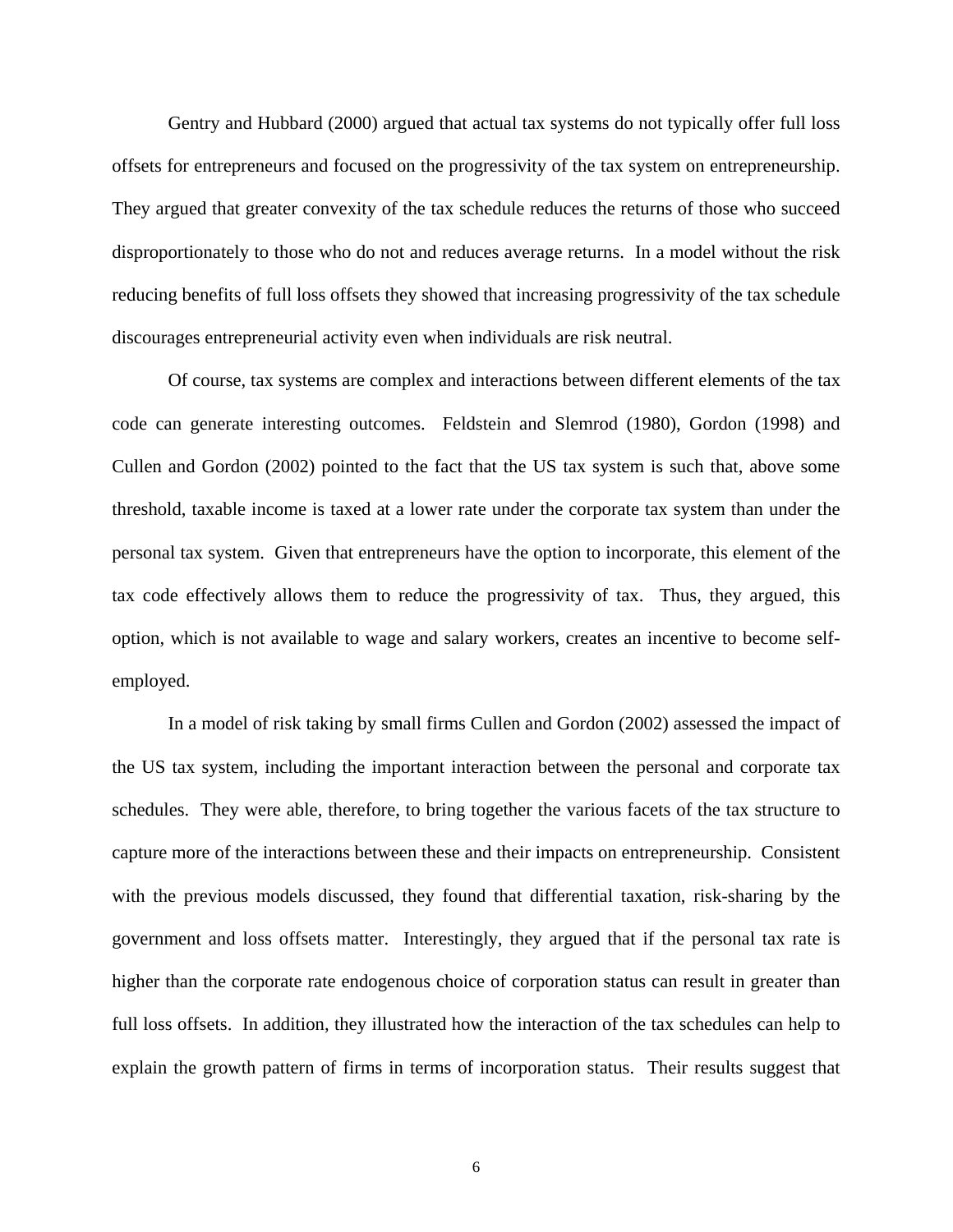firms are likely to start out filing under the personal tax system and are only likely to incorporate as the firm grows. It should be noted that the results here are tied specifically to the US tax system and may not apply across countries.

To this point we have discussed the impacts of taxation on entrepreneurship under the implicit assumption that individuals comply with the tax code. However, unlike wage workers, no third party exists to withhold taxes on behalf of entrepreneurs. Thus, among business owners numerous opportunities exist to reorganize income to avoid taxation or to simply evade taxes altogether. The actual tax rate and tax liabilities faced by entrepreneurs can differ greatly from those imposed by the tax code. A number of researchers have modeled the endogenous choice of occupation among workers in a setting with tax evasion in order to identify the impact of evasion on sectoral choice and optimal tax policy (Watson 1985, Kesselman 1989, Pestieau & Possen 1991 & 1992, and Jung, Snow and Trandel 1994). Most argued that a rise in the level of personal taxation, ceteris paribus, will result in an increase in entrepreneurial activity. This is simply because the benefit of tax avoidance increases with the level of taxation. However, Watson (1985) pointed out that an increase in supply to the sector in which evasion is possible may result in a decrease in wages in that sector, which will make underreporting less attractive. Thus, he argued, the net impact is indeterminate. All of the models which included audits concluded, not surprisingly, that greater auditing intensity results in less evasion and, therefore, participation in the "evadable" sector.

While these studies provide a starting point, they fail to provide a comprehensive model of the self-employment decision that accounts for evasion. Most of the studies assumed that income in the evadable or self-employment sector was known with certainty. Those that included risk in the return to self-employment did not account for the impact of taxation on the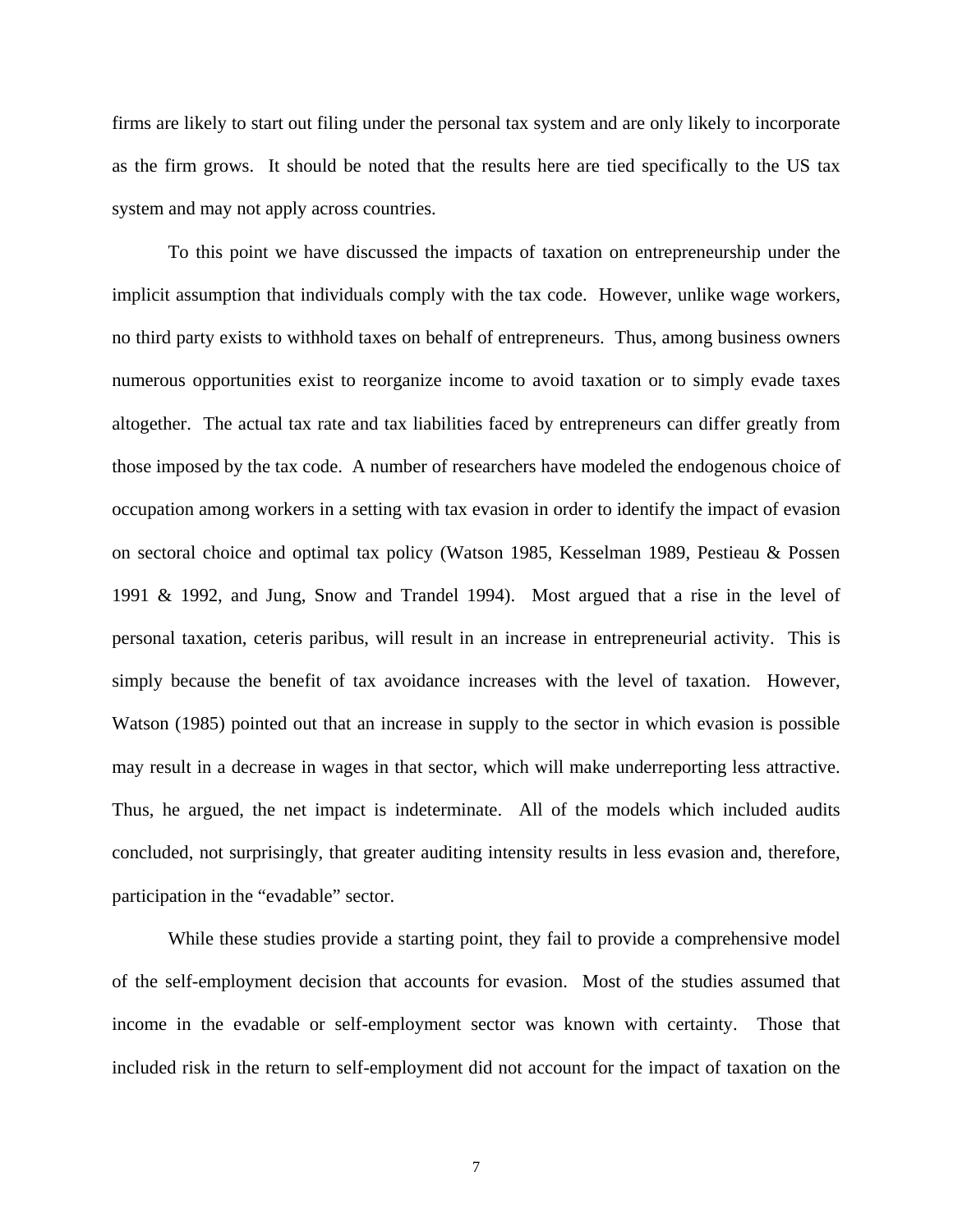degree of this risk. Citing the complexity in deriving analytical solutions to the model, those studies which provided more comprehensive models supplied numerical examples instead. As a final example of the inability of these models to capture fundamental characteristics of evasion among the self-employed, we point out the likely heterogeneity in entrepreneurs' opportunities to avoid taxation. For example, those involved in providing goods or services through informal arrangements that frequently involve cash transactions undoubtedly have greater opportunity to under-report income than others. Thus, factors such as the industrial composition of a country or region will determine the impact of changes in the level of taxation on entrepreneurial activity. Despite the fact that empirical studies suggest that heterogeneity across these dimensions is important, none of the models captured this element. We provide a more complete discussion of the impacts of tax non-compliance in section 4.

#### **2. Empirical Research on the Effects of Taxation on Self-Employment**

Research on the effects of tax policy on self-employment and entrepreneurial activity has flourished in recent years, due in part to the availability of vast longitudinal databases containing multiple years of information for large samples of current and potential entrepreneurs. The ability to track individuals over time, especially when the time period includes a major tax policy change, has resulted in a dramatic increase in the quality of research. Despite (or perhaps as a result of) the rapidly expanding literature, little consensus has arisen as to the effects of taxes on self-employment. Echoing the theoretical ambiguity noted above, many studies have found that higher tax rates lead to higher rates of entrepreneurial activity, while a number of more recent studies have called this general finding into question.

Most prior empirical studies have been restricted by their use of cross-section or time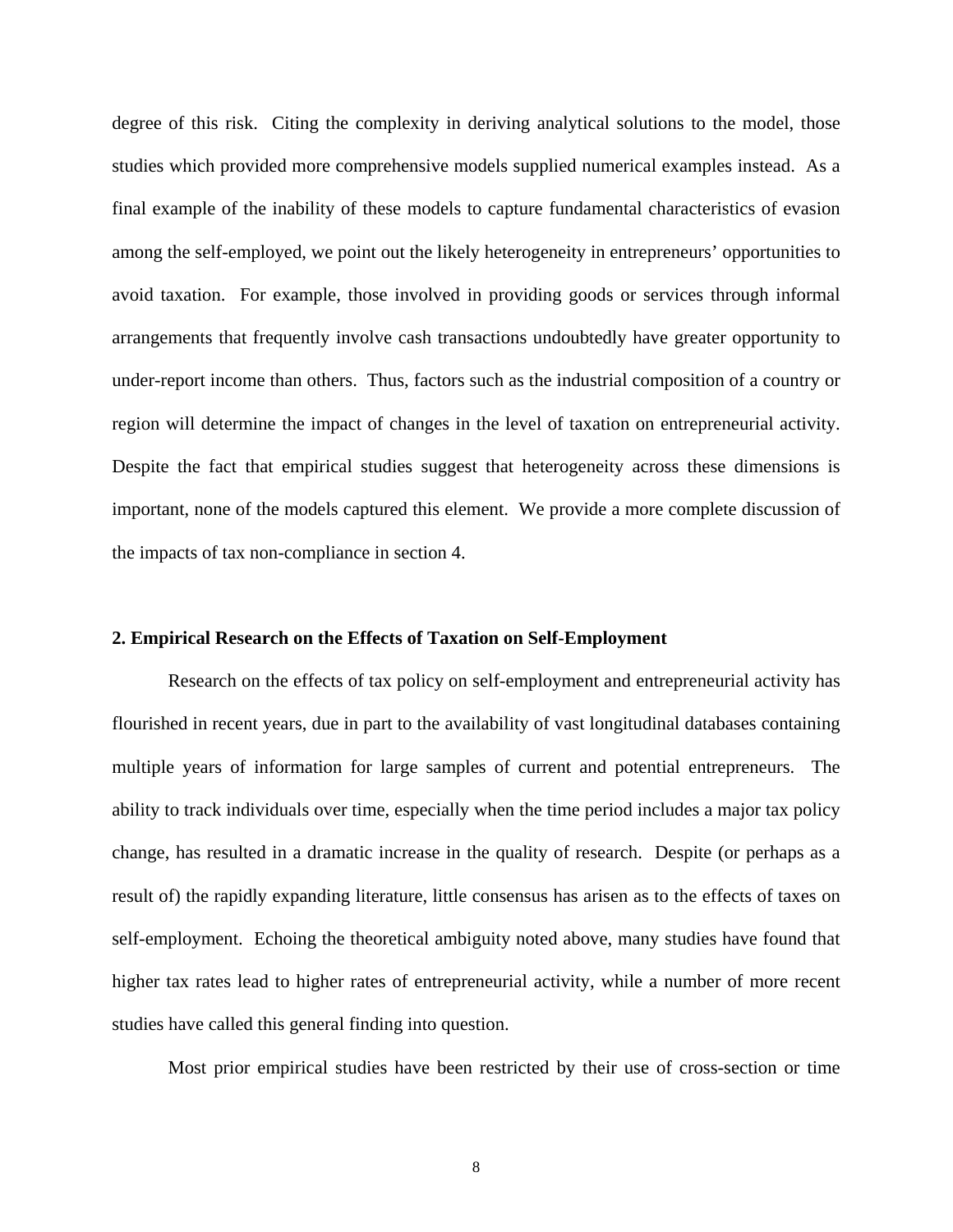series data rather than longitudinal (panel) data, and many have used aggregate tax information such as statewide or national average tax rates to avoid the issue of tax rate endogeneity which is inherent to such an analysis. The problem arises because an individual's marginal tax rate is endogenous to the entrepreneurship decision when the tax rate is a function of whether or not one is self-employed. The fact that tax rates are not necessarily determined prior to self-employment decisions presents empirical difficulties that are easily dealt with using modern statistical techniques. For example, a number of more recent studies have used panel data and have relied on exogenous changes in tax rules to deal with potential endogeneity of individual tax rates. The literature can be divided into four broad categories: time series studies, cross-section studies, individual-level panel data studies, and state-level panel data studies. Each of these categories is discussed in detail below. For the reader's convenience Table 1 provides a summary of selected studies with a focus on the impacts of the tax system on aggregate self-employment activity<sup>6</sup>.

#### **2.1. Time Series Studies**

 $\overline{a}$ 

The studies described in this section have focused on national-level tax policies, mainly in the U.S. and the U.K. Some have relied on time series econometric techniques that have since been found to be problematic. Specifically, they typically involve the use of ordinary least squares regression analysis, with simple corrections for the common problem of autocorrelation (i.e., where observations in the time series data are related in some way over time). These studies generally conclude that higher federal tax rates cause higher rates of self-employment (Long 1982a and Blau 1987). The explanation for this result usually rests on the assumption that high tax rates drive workers out of paid employment, or wage jobs, into entrepreneurial ventures

<sup>&</sup>lt;sup>6</sup> Because of their different focus, discussed below, some of the individual-level and all of the state-level panel data studies are excluded from the table.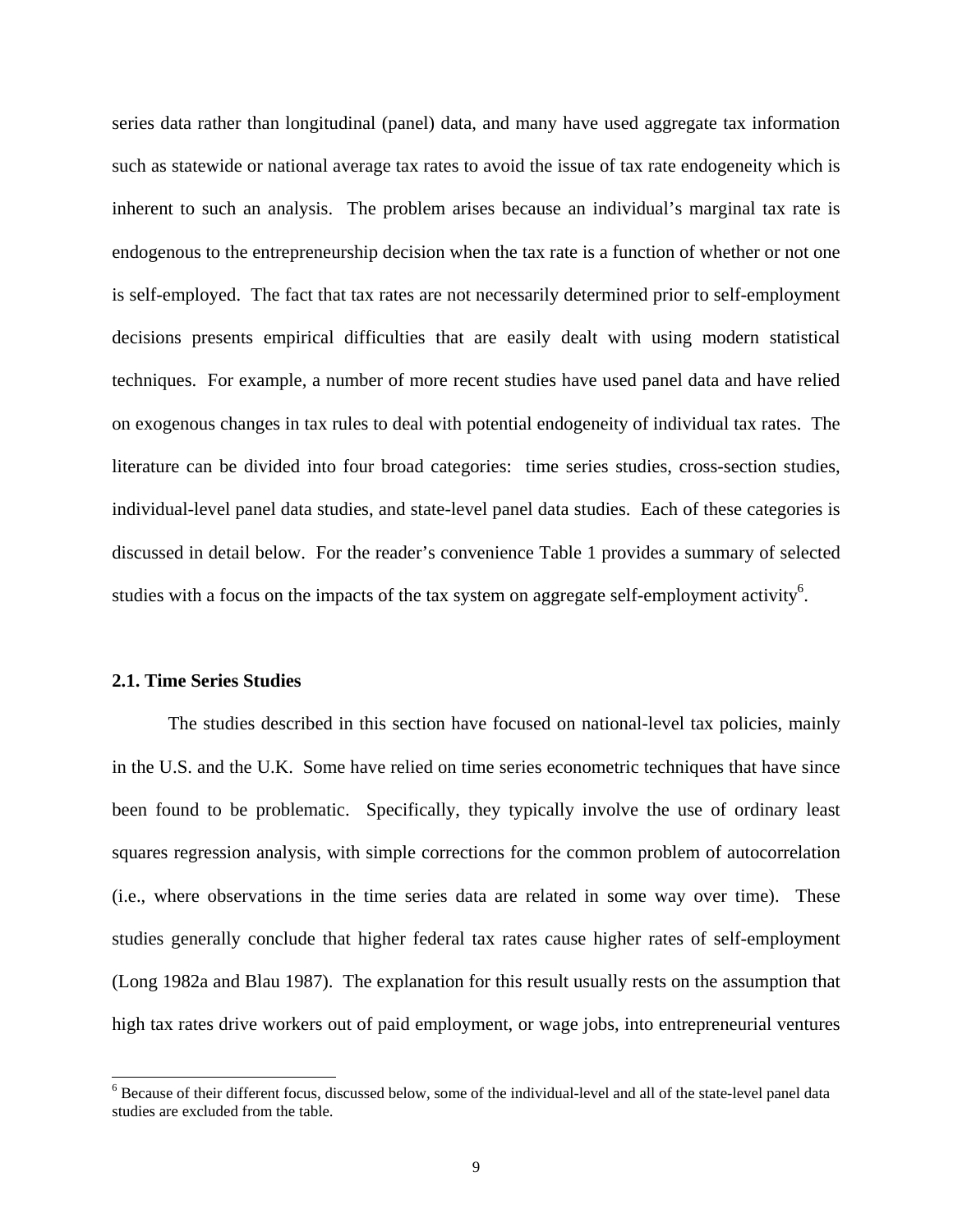where they can more easily avoid or evade taxes.

Long's (1982a) finding was based on a short (1963-1977) time series regression, where the number of U.S. individual income tax returns with business income as a share of all individual income tax returns was regressed on a hypothetical marginal income tax rate facing the typical married working couple. Blau (1987) followed Long's (1982a) method but used a longer time series of U.S. data for 1948 through 1982 and a survey-based measure the selfemployment rate. His tax variables consisted of two marginal tax rates for incomes of \$7,000 and \$17,000 respectively. While his findings at the higher marginal tax rate supported Long's, Blau found that increases in lower-bracket marginal tax rates actually reduced the selfemployment rate. This empirical puzzle was not explained by Blau, but foreshadowed the importance of tax progressivity as addressed by later researchers (see below).

More recent second generation time series studies use more sophisticated time series econometric tools, typically involving some consideration of cointegration (i.e., the case where two or more series exhibit a common trend but might not necessarily be closely linked). In time series data on tax rates and self-employment rates, one often observes that both series have trended generally downward, especially in the U.S., in recent decades. Both rates were quite high in the mid-1900s but have gradually fallen over time. This relationship may or may not involve some form of causation, but only more modern econometric techniques can fully address this.

Parker (1996) was the first to tackle the relationship between taxes and self-employment using modern time series techniques. He used a 1959 to 1991 time series of United Kingdom data, and again found that higher marginal tax rates increased self-employment rates. He followed Blau (1987) in using two marginal tax rates associated with two different levels of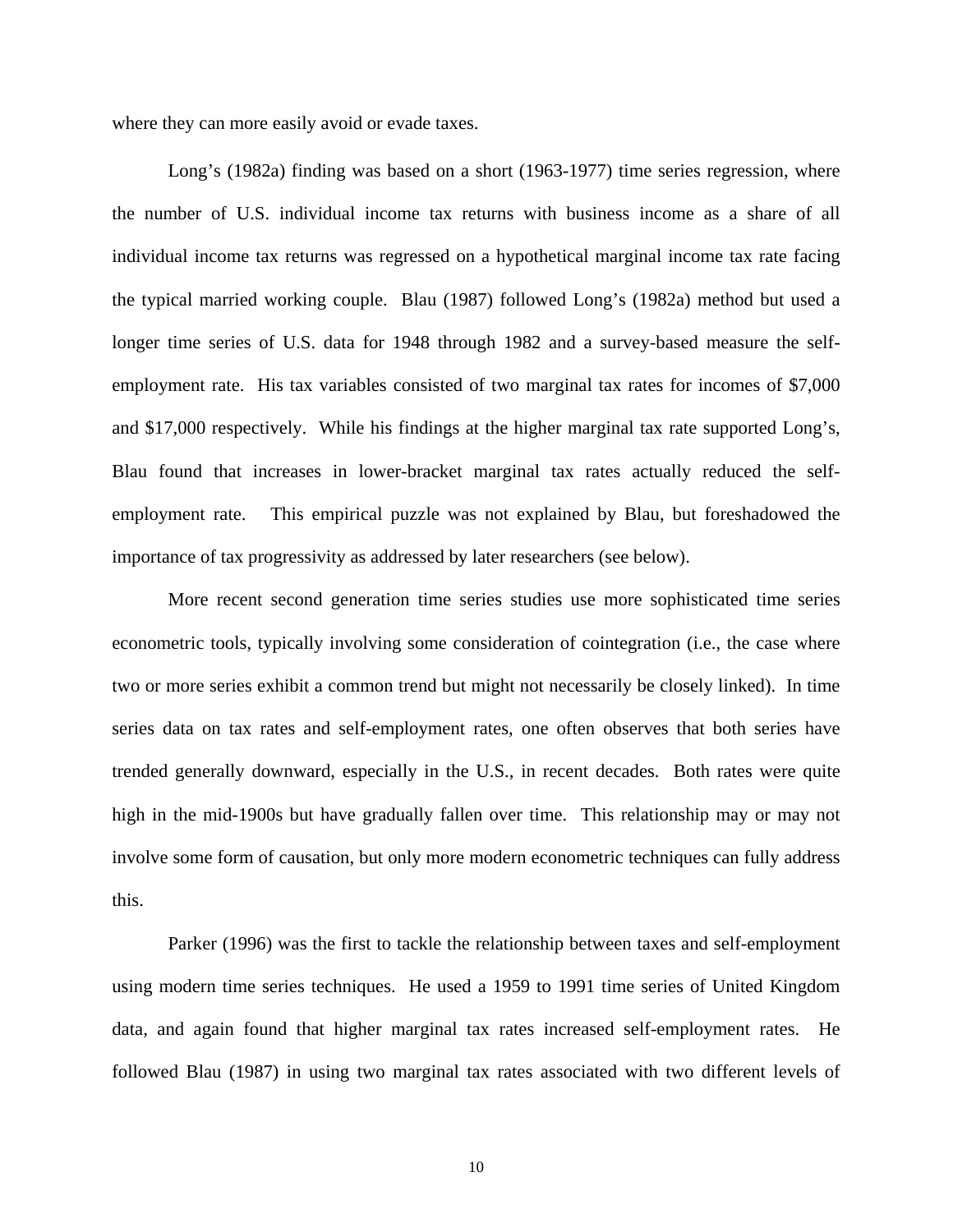income, but failed to support Blau's findings at the lower rate. Somewhat surprisingly, the general positive relationship between tax rates and self-employment rates continued to hold even after addressing cointegration.

Robson (1998) analyzed quarterly U.K. time series data for 1968Q3 through 1993Q4 and was the first to consider both marginal and average tax rates. While no significant results were obtained from the marginal tax rate, Robson found a positive relationship between selfemployment and the average tax rate. Similarly, Robson and Wren (1998) provided a theoretical model that incorporated both average and marginal tax rates. However, their model predicted (and regressions confirmed) that higher marginal tax rates reduced self-employment rates while higher average tax rates increased self-employment.<sup>7</sup> This divergence was attributed to the positive (negative) relationship between average (marginal) tax rates and optimal effort and evasion. Higher marginal tax rates reduce the return to effort, thereby leading to reduced selfemployment even though the rate of evasion may increase.

The time-series evidence on taxes and self-employment, which has generally found a positive relationship between tax rates and self-employment rates, generally supports the popular claim that individuals become self-employed in order to avoid paying higher wage-and-salary taxes. However, the most recent time-series evidence has not found a significant effect of taxes on self-employment rates (Fairlie and Meyer 1998, Briscoe, Dainty, and Millett 2000, and Bruce and Mohsin 2003).

Using aggregated individual data from seven decennial U.S. Censuses of Population (for 1910 and 1940-1990), Fairlie and Meyer (1998) found that the overall relationship between tax rates and self-employment is, at best, weak during this period.<sup>8</sup> Briscoe, Dainty, and Millett

<sup>&</sup>lt;sup>7</sup> Robson and Wren (1998) examined data for 15 OECD countries for the years 1978, 1981, 1985, 1989, and 1992.

<sup>&</sup>lt;sup>8</sup> However, no multivariate analysis was performed to test this conclusion.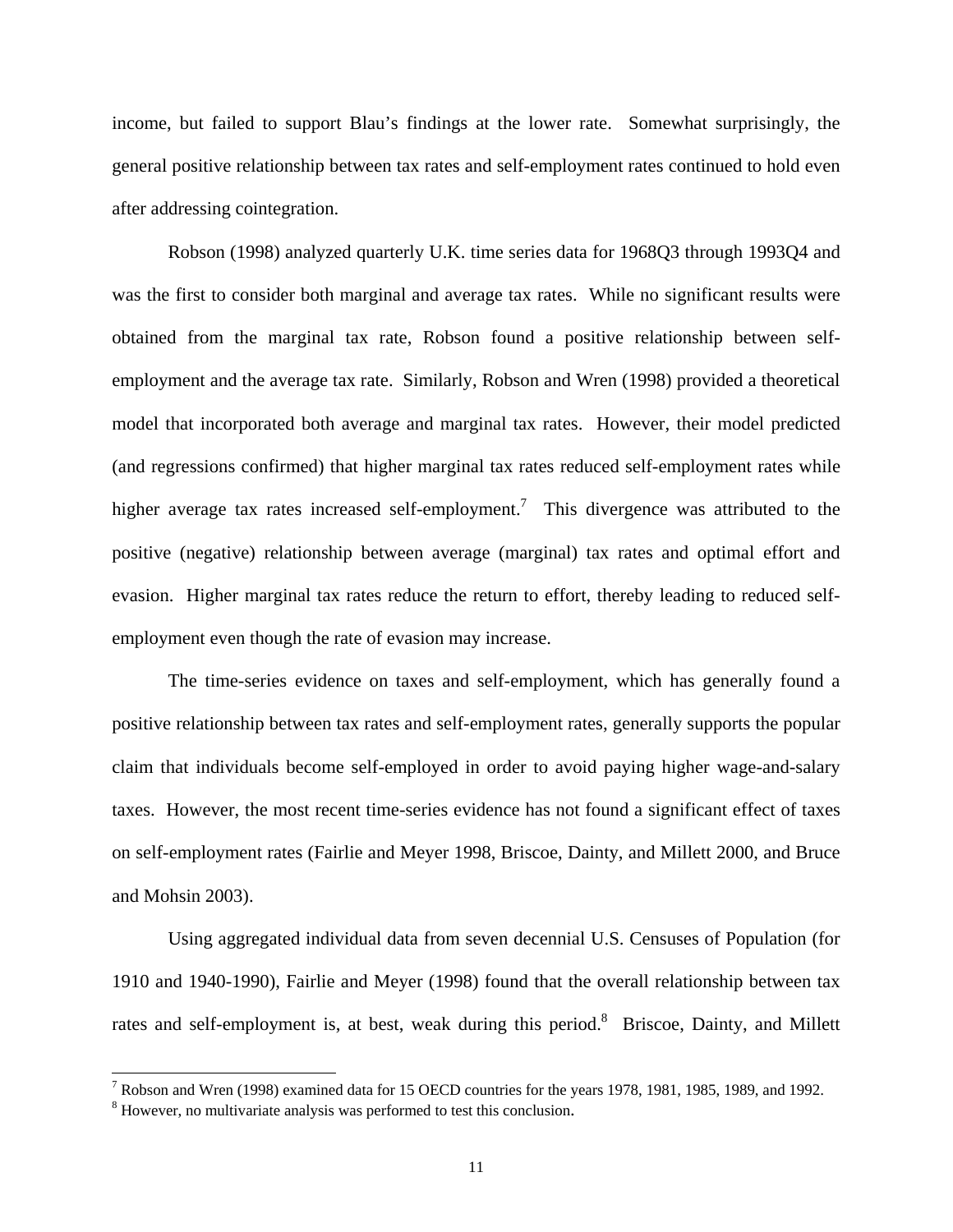(2000), who examined a 1979-1996 time series of self-employment in the British construction industry, found evidence to suggest that higher overall tax rates might lead to lower selfemployment in this narrow focus.<sup>9</sup>

In addition to the usual personal income and payroll taxes, Bruce and Mohsin (2003) considered corporate income taxes, capital gains taxes, and estate taxes in a long (1950-1999) time series of U.S. data. Results generally indicated that taxes have statistically significant but very small and scattered effects on entrepreneurship rates. Further analysis confirmed the existence of stable long-run relationships between tax policy variables and self-employment rates in the presence of other statistically significant controls. However, only the top corporate income tax rate and payroll tax rates on wage and self-employment income were found to be particularly important in a series of more advanced statistical tests.

#### **2.2. Cross-Section Studies**

l

While time series studies have clearly dominated the empirical literature on taxes and self-employment, they are not able to address individual-level decisions to enter or remain in self-employment. The finding that higher tax rates lead to more self-employment as measured by aggregate time series is interesting, but a better understanding of this relationship is only possible through the analysis of cross-section or panel data.

The evidence from early cross-section studies generally supports the time-series results. Long (1982a) investigated the effects of income tax rates on the ratio of self-employment to total employment within a metropolitan area. Using 1970 U.S. Census data, he found that a 10 percent increase in the average marginal income tax rate in a metropolitan area increased the

 $9^9$  Briscoe, Dainty, and Millett (2000) focused more on changes over time in the relative enforcement of tax liabilities among self-employed construction workers. Their data reveal the possibility that self-employment rates within this single industry are highly sensitive to tax policies other than tax rates.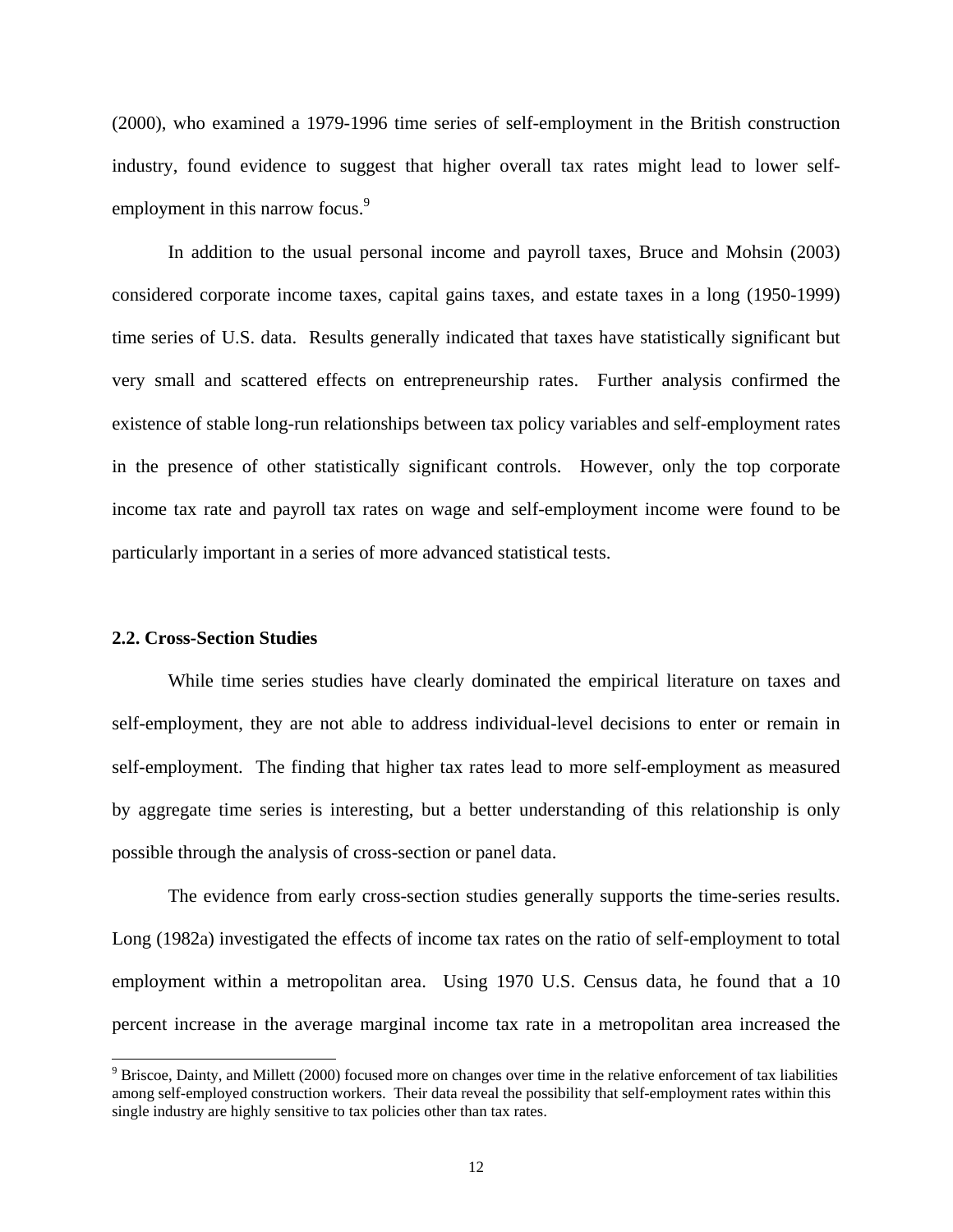self-employment rate in that area by 6.4 percent. Further, a \$300 increase in average income tax liability increased the self-employment rate by 1 percent. In a similar study, Long (1982b) found that an increase in expected wage-and-salary tax liability of 10 percent was found to increase the probability of being self-employed by 7.4 percent.

Moore (1983) expanded on Long's research, but focused instead on the payroll tax. Indeed, Moore's was the first of a small number of studies to examine both individual income and payroll taxes using microdata. He used 1978 U.S. CPS data to estimate linear probability models and logits of self-employment status. The effect of the expected wage-and-salary income tax variable was significant, but much smaller than those estimated by Long (1982a and 1982b). Moore found much larger effects from the payroll tax; a 10 percent increase in expected wageand-salary payroll tax liability caused a 5 to 8 percent increase in the probability of being selfemployed.

The most recent cross-sectional study of taxes and self-employment casts doubt on the importance of tax policy in the self-employment decision. Parker (2003) examines two 1994 cross sections of UK data and, after multitude of specification and robustness tests, finds no evidence that the decision to be self-employed is sensitive to taxes or opportunities for evasion. He points to earlier studies' omission of relative incomes between self-employment and wage employment as a reason for their finding of significant tax effects.

The most significant shortcoming of Long (1982b), Moore (1983), and Parker (2003) the three cross-section studies that have used individual tax information—is that potential tax rate (and relative income) endogeneity was not addressed. Also, with the exception of Parker (2003) who eventually dismissed the issue, time series and cross-section studies had not yet considered the relative tax treatment of wage employment and self-employment. To the extent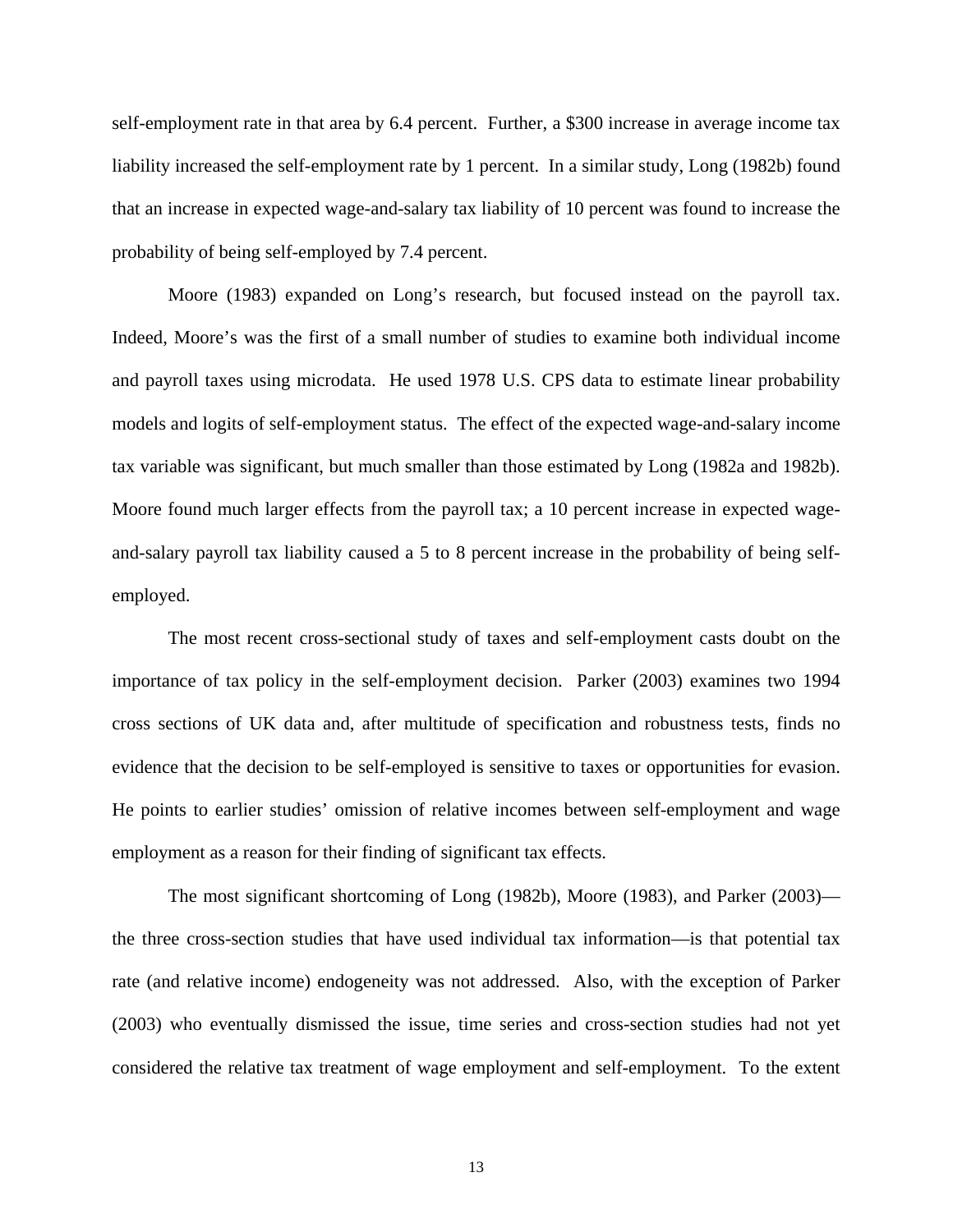that tax policies treat each type of employment differently, the resulting tax wedge could have important consequences for self-employment rates. Further, most studies have focused on the (cross-sectional) probability of being self-employed rather than the equally interesting start-up and shut down processes. While a number of time series and cross-section studies have considered self-employment entry and exit, none considered taxes. A few more recent studies have used panel data to investigate these broad questions.

#### **2.3. Individual-Level Panel Data Studies**

l

The availability of richly detailed longitudinal data at the individual level has been a boon to empirical research on taxes and self-employment. Panel data studies and those relying on repeated cross-sections have been able to focus on individual decisions about self-employment (Bruce 2000 and 2002, Carroll, Holtz-Eakin, Rider, and Rosen 2001, Cullen and Gordon 2002, Gentry and Hubbard 2000, Moore 2003, and Schuetze 2000). Results have been less conclusive than those from earlier time series and cross-section studies. Indeed, some of the more recent studies have indicated that higher tax rates on self-employment income might either increase or decrease self-employment rates. The key to understanding this is recalling that a higher tax rate reduces not only the expected return from self-employment, but will also alter the risk involved in self-employment<sup>10</sup>. Further, the expected impact of higher tax rates differs considerably depending on whether increases in relative taxation across sectors are being examined compared to an aggregate increase.

Schuetze (2000) was one of the first studies to avoid the pitfalls of tax rate endogeneity. This was achieved by using asynchronous variation in the aggregate "tax climate" across tax

 $10$  Whether risk increases or decreases depends on several factors; including the structure of the tax system (e.g. how liberal loss offsets are) and whether the increase in tax rates is accompanied by a change in the progressiveness of the tax schedule.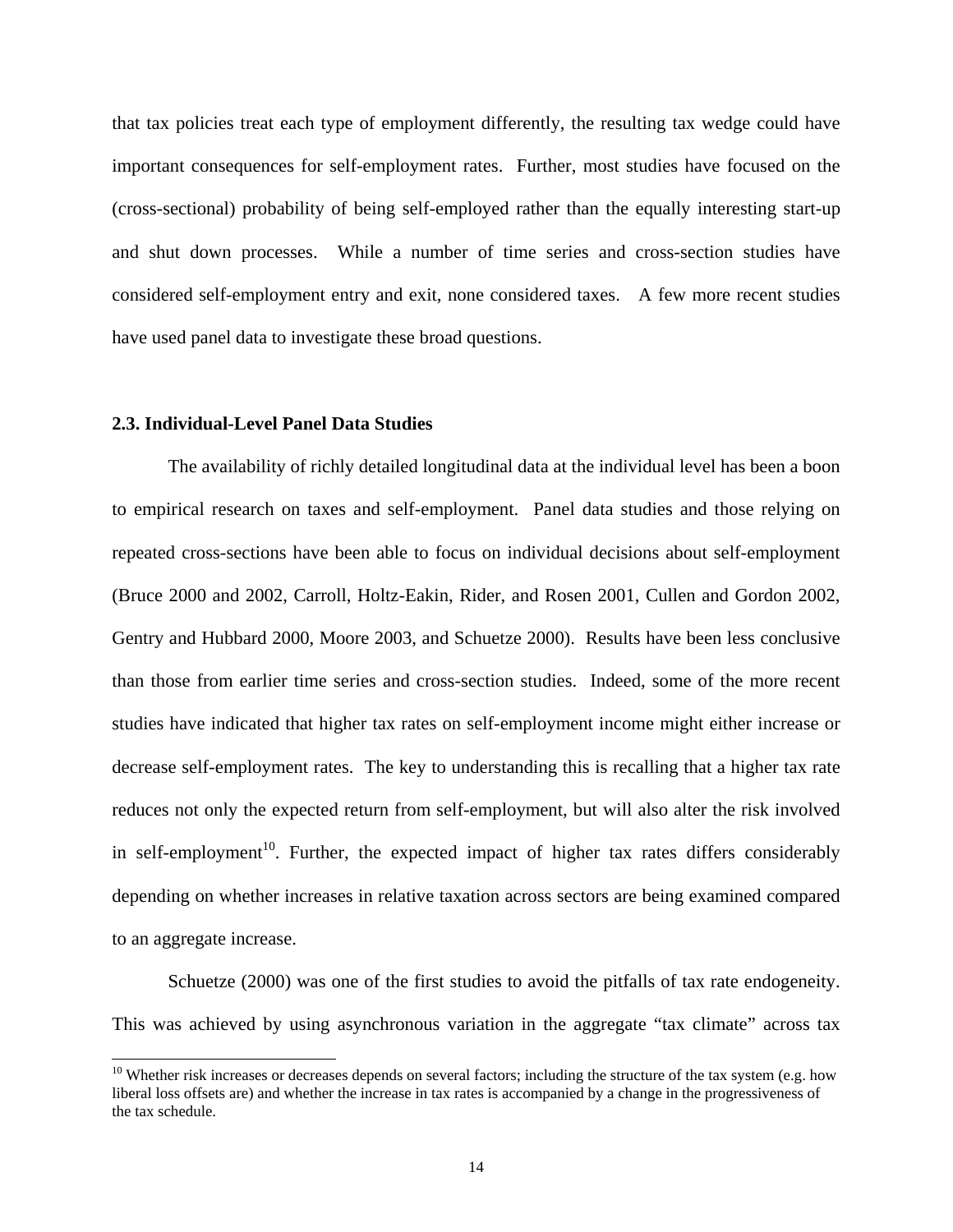jurisdictions (states and provinces) in the United States and Canada – two countries which are similar in terms of overall institutional structure but which differ substantially in their income tax policies and self-employment outcomes. Using repeated cross-sections for the two countries covering the period 1983 through 1994, he found that increases in average income tax rates had large and positive effects on the rate of male self-employment. In particular, he found that a 10 percent increase in the average marginal tax rates in one year resulted in a 2.1 to 3.7 percent increase in the probability of being self-employed in the following year in the US and between 1.6 and 3.0 percent in Canada.

Bruce (2000 and 2002) used U.S. data from the Panel Study of Income Dynamics and, unlike previous studies, focused on differential tax treatment of the self-employed and its impact on both the entry and exit decisions. Both of these studies involved the use of exogenous changes in tax rules to generate instrumental variables for addressing the possible endogeneity of individual-specific tax rates. The results, which on first inspection appear somewhat counterintuitive, showed that decreasing an individual's expected marginal tax rate on self-employment income (holding the wage tax rate constant) actually reduced the probability of entry, while a similar decrease in the average self-employment income tax rate increased this probability. Similarly, higher tax rates on self-employment income were found to reduce the probability of exit. These results are at least partially explained by the fact that changes in differential tax treatment—while having the primary effect of altering net returns to labor—also affect the incentives to capture relevant tax preferences (or to evade or avoid taxation altogether).

Gentry and Hubbard (2000) used the same data as Bruce (2000) but focused instead on tax progressivity. They argued that, under the likely condition of less than full-loss offsets, progressive rate schedules serve as something of a tax on success in self-employment. Under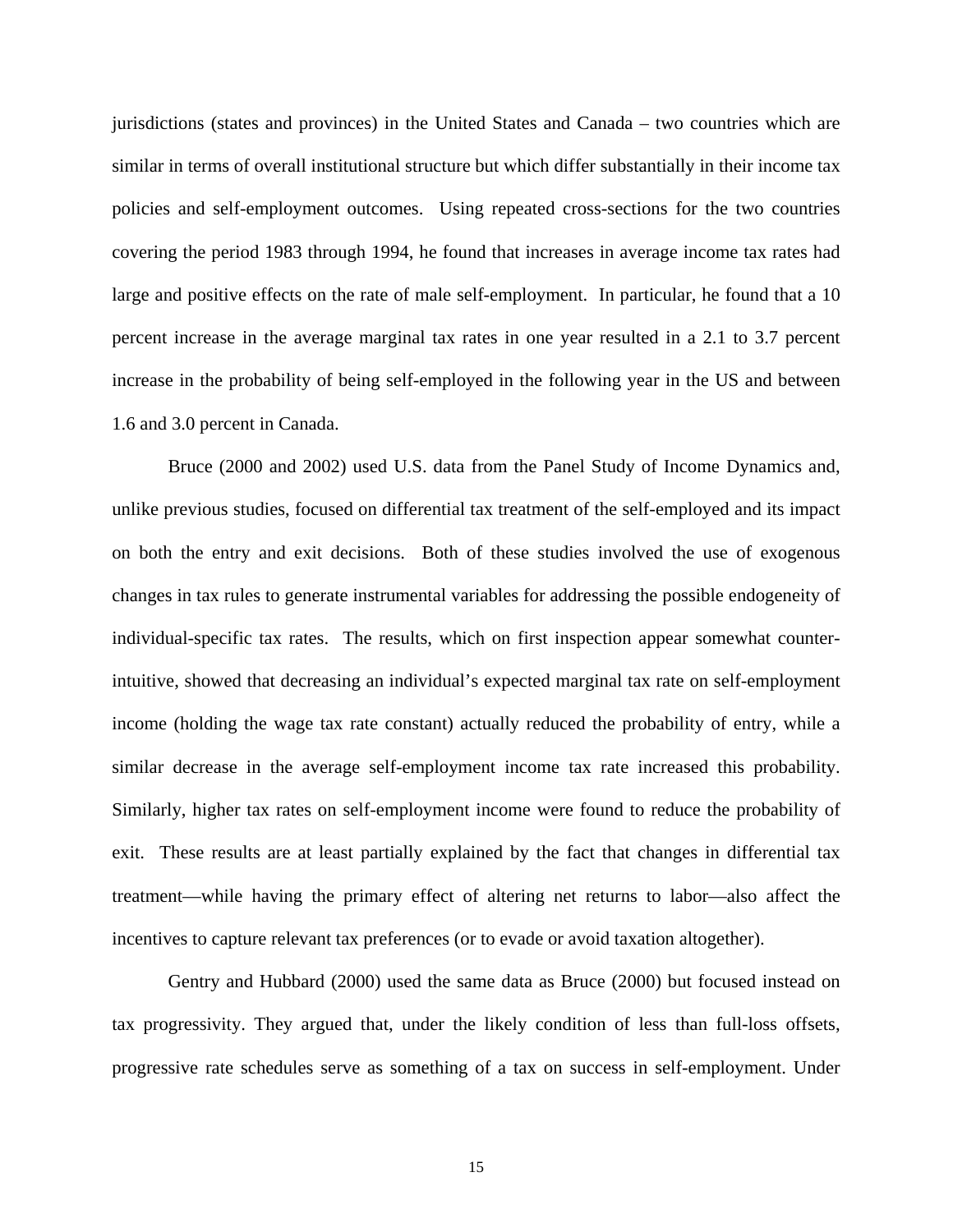such conditions, they suggested, the rewards to successful firms are reduced more than the support given to unsuccessful firms. Consistent with their hypothesis, they found that the probability of entry into self-employment increased as tax rates became less progressive.

Cullen and Gordon (2002) echoed the general finding from the earlier literature that cutting personal tax rates can reduce the extent of entrepreneurial activity. They attributed this not only to the standard Domar and Musgrave (1944) risk-sharing argument within the personal income tax system, but also to the interplay between the individual and corporate tax structures in the U.S. which, they argued, allows for greater than full-loss offsets (contrary to Gentry and Hubbard, 2002). While their study made use of repeated cross sections of U.S. tax return data from 1964 through 1993, their focus was on a much more limited definition of self-employment than those found in most other analyses. $11$  Like some of the more recent studies, they also used aggregate (averaged) tax measures to avoid concerns of tax rate endogeneity.

Another recent study by Moore (2003) highlights the fact that no consensus has arisen regarding the influence of taxes on self-employment. Moore used repeated cross section data from the Surveys of Consumer Finances, which spanned key federal tax reforms in the U.S. This strategy permitted the use of a difference-in-differences technique to account for tax rate endogeneity. Moore found a negative relationship between tax rates and self-employment. Although, the coefficients were either statistically insignificant or sensitive to model specification.

Leaving the question of how taxes affect the level of self-employment activity aside for the moment, a number of innovative and interesting panel data studies have examined the effects of certain tax policies on the activities of existing entrepreneurs. Carroll, Holtz-Eakin, Rider,

l

 $11$  Cullen and Gordon (2002) focus on entrepreneurship as indicated by the presence of a non-corporate loss from a proprietorship, partnership, or subchapter S corporation that was larger than 10 percent of reported wage and salary income. They further restricted the analysis to tax returns filed by single individuals.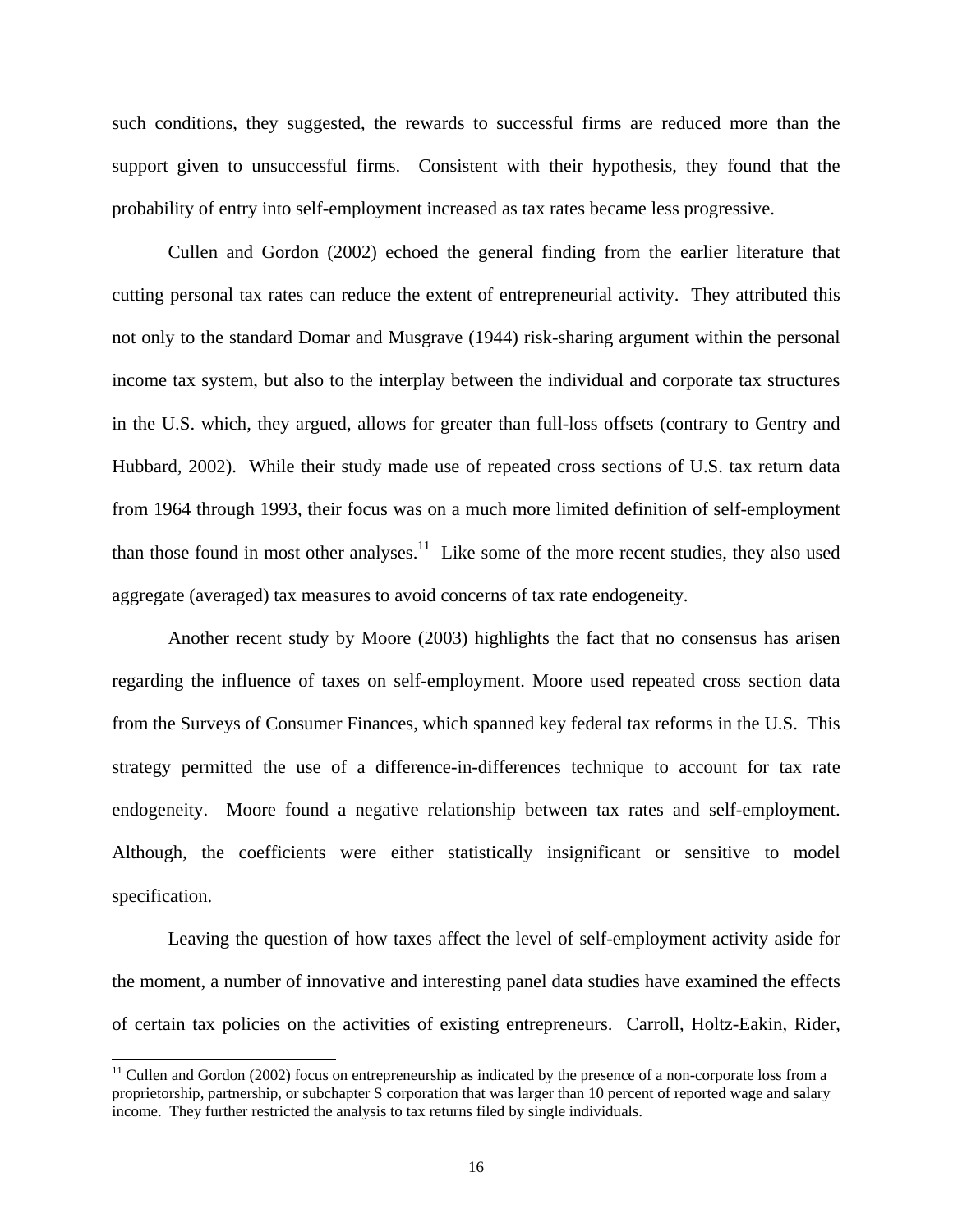and Rosen (2000a, 2000b, and 2001) used panel taxpayer data to examine the effect of taxes on the growth of small firms' receipts and on decisions by existing entrepreneurs to hire additional workers or to make capital investments. Relying on exogenous variation provided by the Tax Reform Act of 1986, they suggested that the self-employed were indeed cognizant of their own personal tax situations. Specifically, marginal tax rate increases reduced overall firm growth (as measured by receipts), mean investment expenditures, and the probability of hiring employees.

Power and Rider (2002) examined a panel of sole proprietors in their investigation of the use of tax-based savings incentives among entrepreneurs. Their estimate of the tax price elasticity of contributions to these plans was about –2.0, suggesting again that entrepreneurs are highly sensitive to changes in their tax rates. Finally, Barbour, Bruce, and Holtz-Eakin (2002) used a panel of individual taxpayer data from 1979 to 1990 to investigate charitable giving among the self-employed. Results indicated that single taxpayers who filed a Schedule C and itemized their deductions were more likely to report charitable contributions than those without a Schedule C, but this result held only at lower marginal income tax rates. These filers were also less sensitive to changes in marginal tax rates than those who did not file a Schedule C. No significant differences were found for married taxpayers.

#### **2.4. State-Level Panel Data Studies**

Most of the studies discussed thus far have focused on national tax rates and policies. Sub-national (e.g., state-level) taxes have only entered as part of a composite tax rate variable, leaving independent analysis of these taxes unexplored. The analysis of self-employment trends at the sub-national level carries with it a number of important opportunities and concerns. First, sub-national tax policies often vary significantly. This geographic (and presumably exogenous)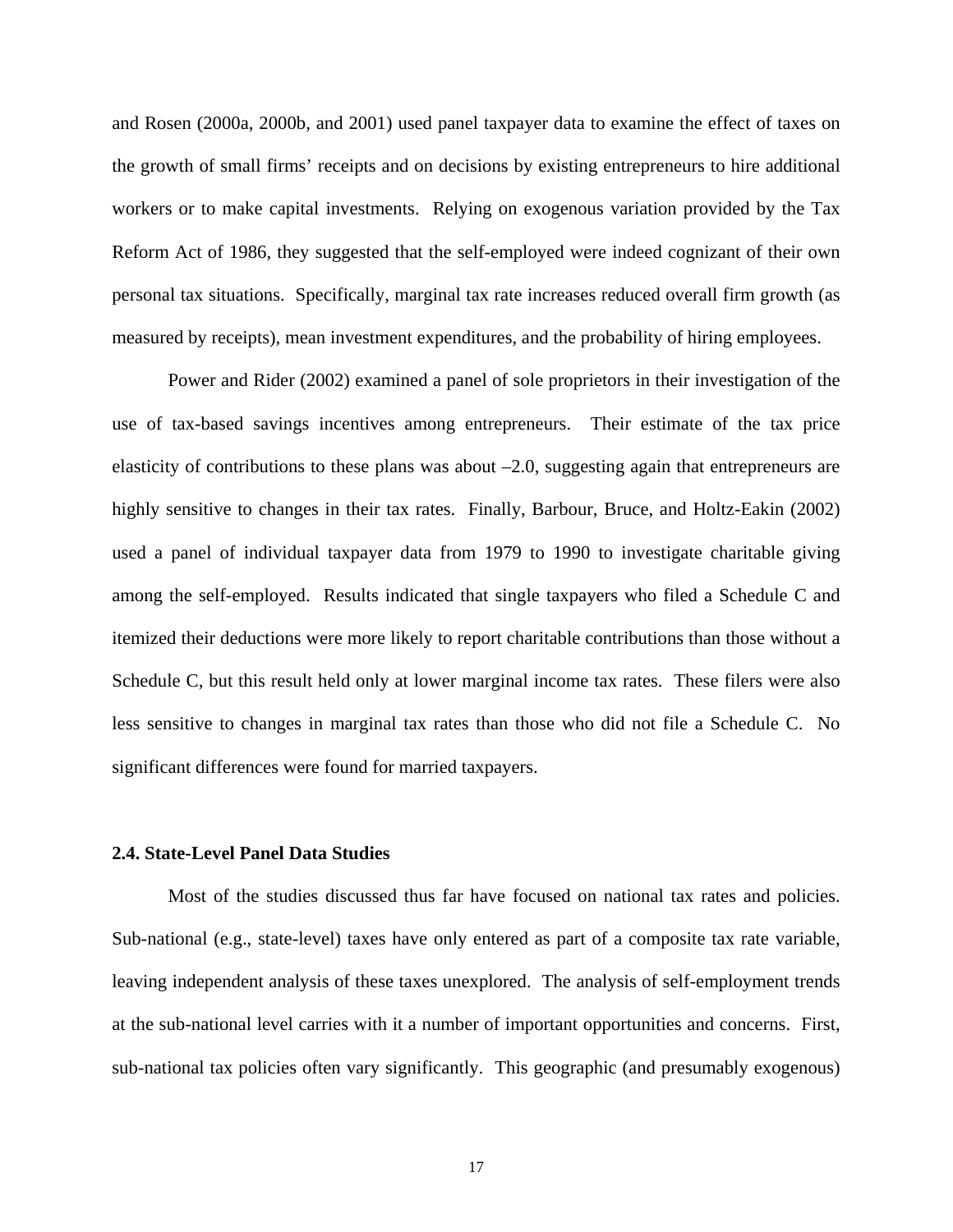variation can be used to identify the effects of taxes on self-employment. However, to the extent that workers or firms are mobile, a change in the self-employment rate in one area might just reflect a shift of self-employed workers from one area to another, potentially to capture tax advantages. It should also be noted that this area of research has important implications for international tax strategies across countries with integrated labour and capital markets. Regions of the world with relatively free mobility between countries compete for entrepreneurial talent.

The literature on the effects of sub-national tax policies on business location decisions is relevant to the current survey. In his oft-cited review of a vast array of empirical studies, Wasylenko (1997) concludes that taxes have statistically significant but quantitatively small effects on interregional location behavior. On the surface, this result is important because business location decisions can have important impacts on measured entrepreneurship or selfemployment rates. However, tax-based incentives and their associated location effects are perhaps more important for large firms that can choose a location from a broad menu of options.

A number of authors have used U.S. time series or panel data to explicitly examine the effects of sub-national tax policies on entrepreneurial activity. Carlton (1979) found no strong evidence that local taxes influence the number of firm births. He used rather rough proxies for tax variables, however, and only considered three industries from 1967-1971 and 1972-1975. Bartik (1989) used more detailed tax information and a broader array of industries, and found that higher property taxes, corporate taxes, and sales taxes on equipment negatively impacted small business start-ups.<sup>12</sup> He also found that personal income taxes and general sales taxes were not statistically significant.

Chen and Williams (1999) examined business failure rates from 1984 through 1993, estimating panel regressions for each of a number of industry categories. They found that higher  $\overline{a}$ 

 $12$  Bartik (1989) extends the preliminary results in Bartik (1987).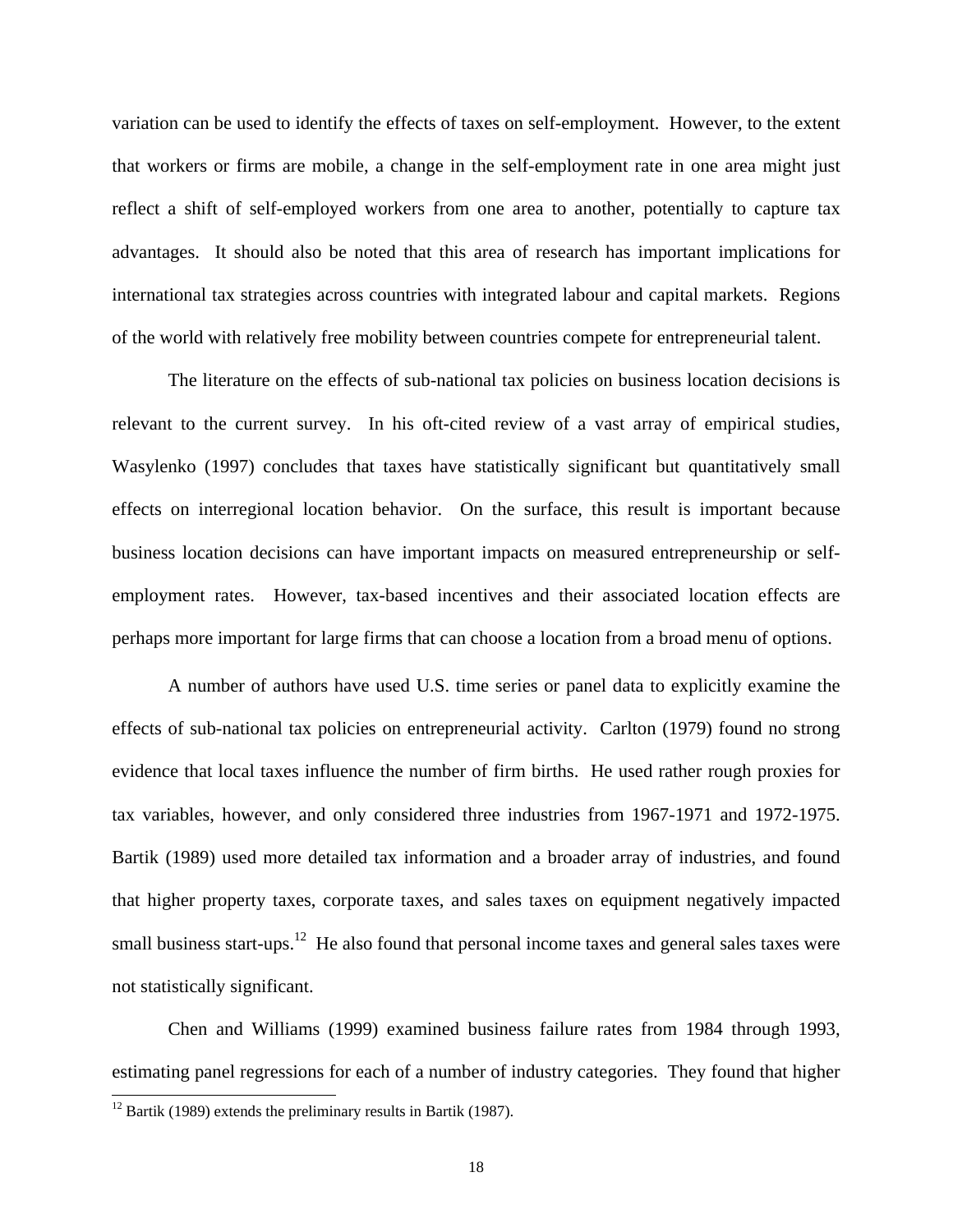sales taxes per capita increased failure rates for low-tech industries, while higher corporate income taxes per capita led to lower failure rates for high-tech industries. Their focus was not exclusively on small businesses, however. Kreft and Sobel (2003) found that the existence of state inheritance taxes above the federal level was associated with lower rates of growth in the number of sole proprietors between 1996 and 2000.

Georgellis and Wall (2002) and Bruce, Deskins, and Mohsin (2003) used panel regressions to examine the various determinants of state-level entrepreneurship.<sup>13</sup> Using information from 1991-1998, Georgellis and Wall (2002) found that the maximum (state plus federal) marginal tax rate exerted a u-shaped effect on the number of non-farm sole proprietors as a share of the working-age population. An increase in the marginal tax rate reduced entrepreneurship up to a minimum effect at an MTR of about 35 percent, after which MTR increases led to more entrepreneurial activity.

Bruce, Deskins, and Mohsin (Forthcoming) expanded upon the earlier literature by considering a broader set of tax policies in addition to the usual menu of tax rates. They also went beyond explicit tax policy variables to examine the influence of state tax portfolios (i.e., the share of total state taxes generated by each tax) on entrepreneurial activity. Using more recent data covering the period from 1989 through 2000, they found that marginal and effective tax rates for corporate income, personal income and sales taxes did not have statistically significant impacts on state entrepreneurship rates. However, other key aspects of state tax policies were found to be important determinants of the observed level of entrepreneurial activity.<sup>14</sup> States with more balanced tax portfolios, and those which relied less heavily on sales taxes in

l

<sup>&</sup>lt;sup>13</sup> Georgellis and Wall (2000) developed the theory and empirical methods which are the foundation for this more recent paper, but the focus in the earlier paper was on British data and no regional tax policy variables were considered.

<sup>&</sup>lt;sup>14</sup> Important non-rate tax policies included such things as rules that require multi-firm companies to file a "combined" state tax return, rules allowing the formation of limited liability corporations, and a measure of progressivity within the personal income tax.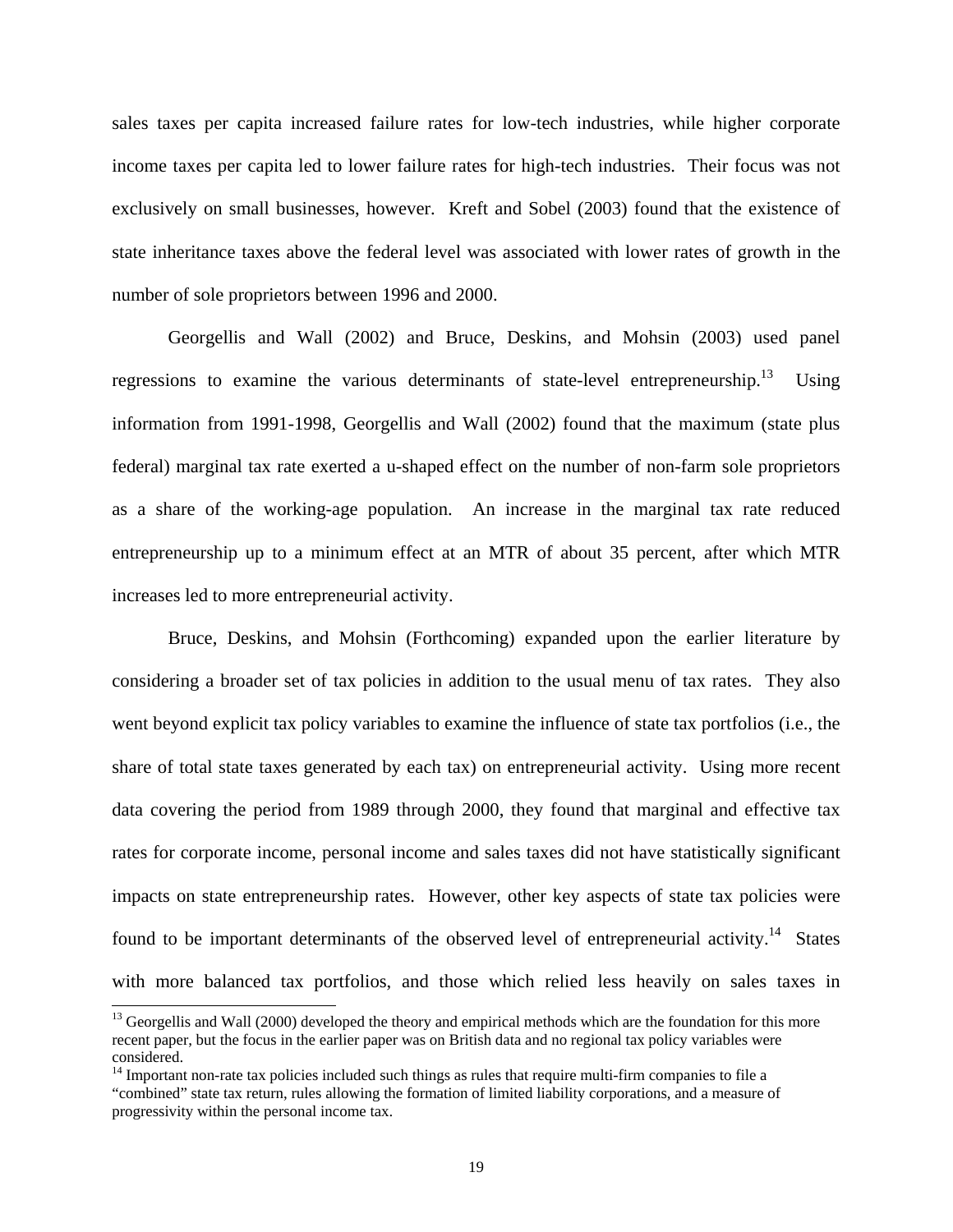particular, tended to have higher rates of entrepreneurial activity.

To summarize, while magnitudes, signs, and statistical significance levels have been anything but conclusive, the previous literature suggests that tax policies can be important determinants in the decision to work for one's self. However, whether the impacts found in these studies pertain to "entrepreneurship" as opposed to "self-employment" is less clear. This distinction is important because the normative implications differ significantly depending on which activity is being influenced by policy. Unfortunately, distinguishing between the two activities may be difficult given that both likely respond to tax policy. Indeed, there are clues provided in the research presented to this point which suggest this is the case. The fact that previous research suggests that (controlling for the level of taxation) progressivity of the tax system has an impact, may imply that individuals respond to changes in risk which is most likely to be associated with "entrepreneurial" activity. On the other hand, results which suggest that individuals start their own businesses to avoid taxation imply a response in terms of activity that would almost certainly be classified as "self-employment". It is clear from this discussion that more research on this topic is needed to better understand the various mechanisms available to policy makers and to determine the precise nature of the responses to policy. Given the interpretation of results, one step towards achieving this goal is to develop a better understanding of the factors that influence tax non-compliance among the self-employed. We characterize the current state of knowledge with respect to this issue in the next section.

#### **3. Entrepreneurship and Tax Non-Compliance**

 The self-employed have numerous opportunities to evade taxes, so tax policy makers undertake a difficult balancing act when developing tax policy towards self-employment. A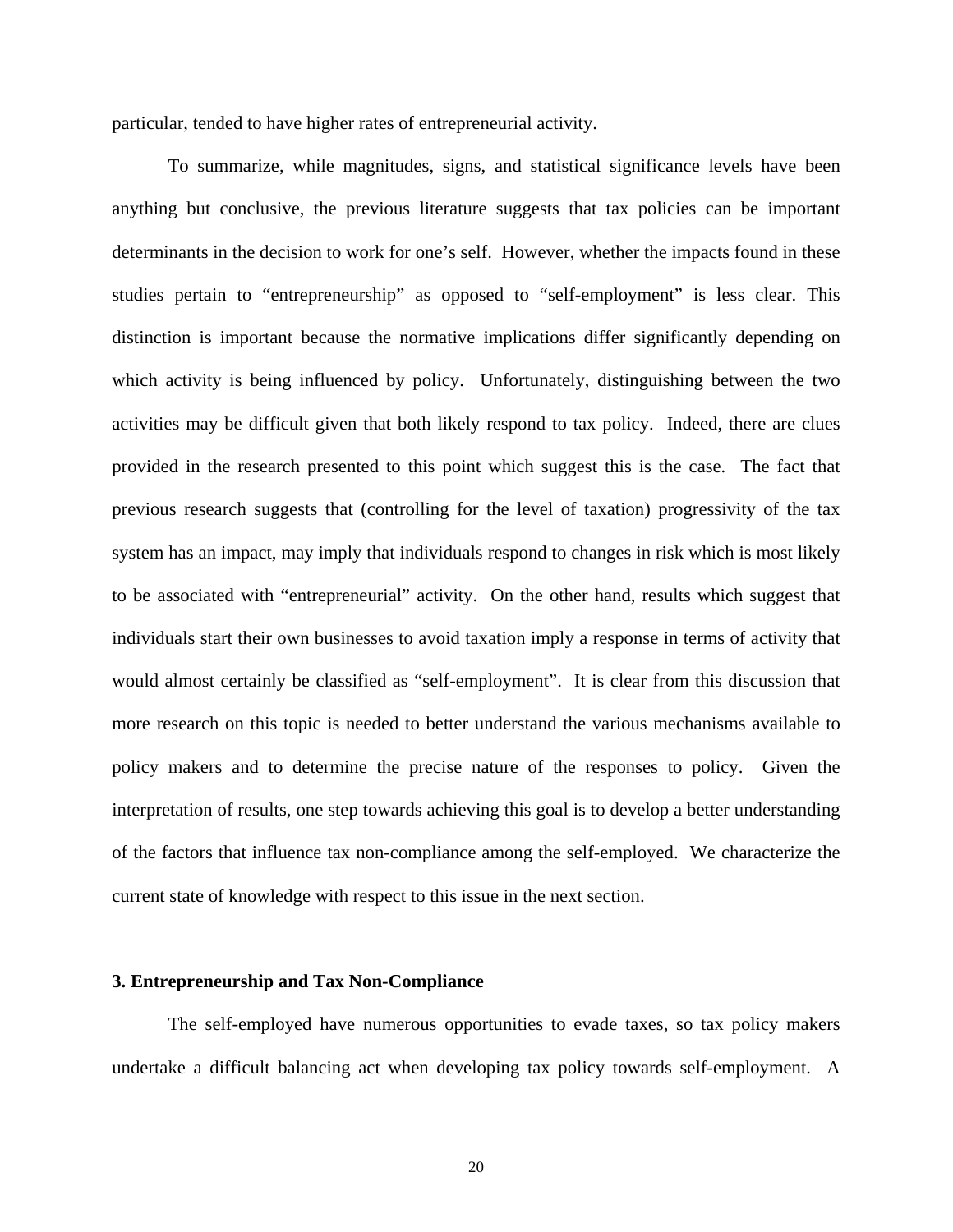system of taxation that encourages entrepreneurial activity can be a "double edged sword." For example, a system of differential taxation may result in the desired outcome of increased entrepreneurial activity. However, such a tax system is also likely to raise the potential for tax non-compliance. A reduction in tax liabilities among those in the self-employment sector that is, for instance, financed through an increase in taxes in the wage sector raises the marginal benefit to self-employment for those wishing to engage in *entrepreneurial* activity but also increases the marginal benefit to self-employment for those whose intent is *tax avoidance or evasion*. As indicated above, the empirical evidence suggests that tax avoidance is an important consideration in the decision to become self-employed. In addition, there is fairly convincing evidence in the economics literature that suggests that the self-employed are less likely to comply with the tax code (for example, Klepper and Nagin 1989, Feinstein 1991, and Erard 1992). Therefore, an increase in the fraction of the labour market engaged in self-employment will likely result in an increase in overall non-compliance and may require a further increase in tax rates to finance the shortfall.

 From an economic point of view tax non-compliance by the self-employed has two potentially distorting effects. First, because those in the self-employment sector are able to avoid tax compliance, while wage workers typically cannot, differences in the net wages paid across the sectors distort the allocation of resources within the economy. Too many resources are allocated to the self-employment sector. Second, with respect to the distribution of the tax burden, horizontal equity is reduced as the tax burden is shifted to those who are unable to avoid taxes (such as wage earners) or choose to abide by the tax laws. In turn, this may undermine individuals' perceptions of the fairness of the tax system and result in a deterioration of tax morale. In this scenario a vicious cycle is created with ever increasing non-compliance.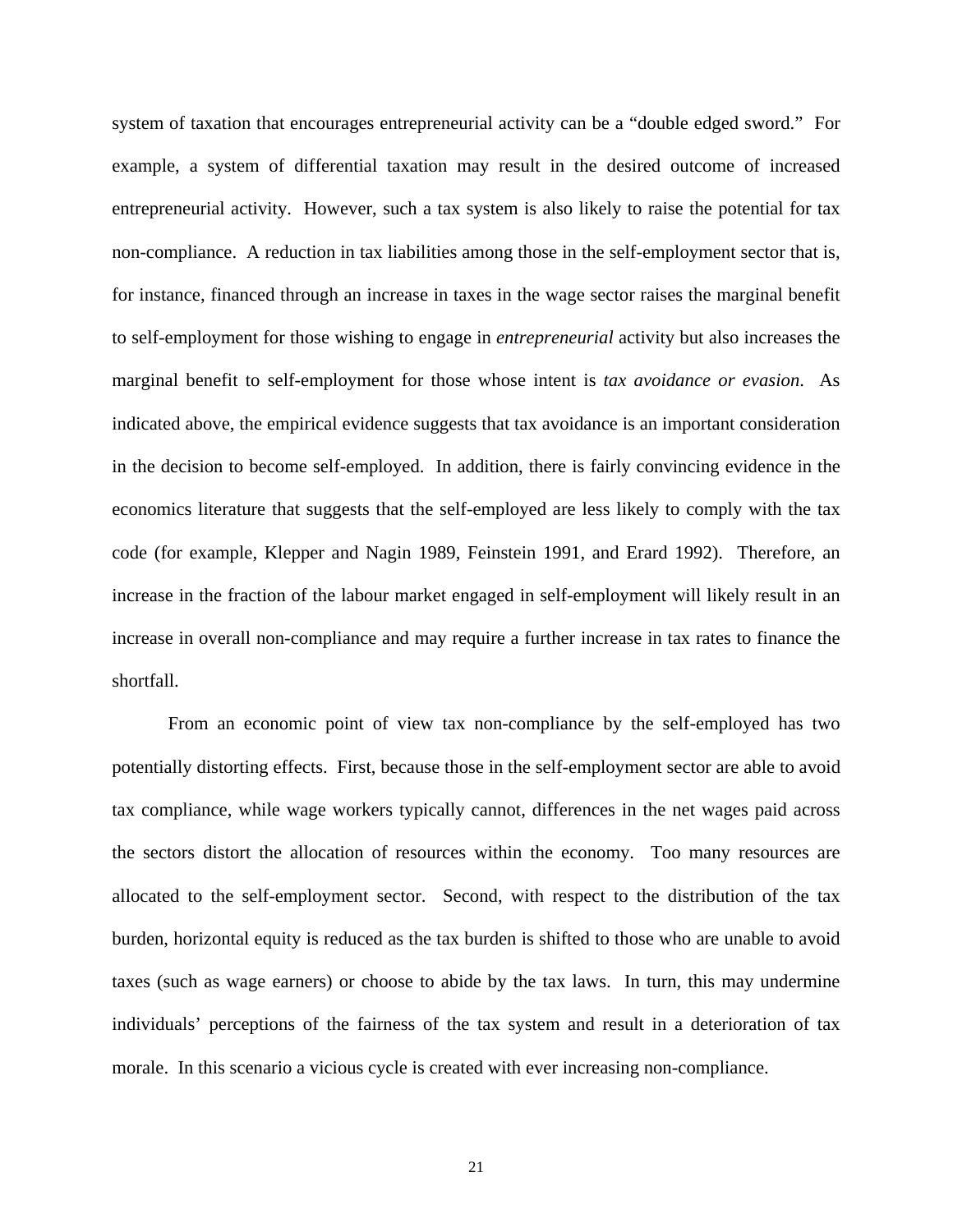In this section we exam two strains of literature pertaining to tax non-compliance by the self-employed. First, we examine the few papers in the literature that estimate the magnitude of non-compliance by self-employed individuals. Estimates of non-compliance among the selfemployed provide a gauge to determine the likely magnitude of the distortions caused. Second, we examine the evidence regarding the factors that influence the degree of non-compliance among the self-employed. This research may provide insights into how tax policy can be designed to avoid non-compliance. There is a relatively well established literature that examines the broader issue of general tax compliance and the impact of tax policy on compliance. Our intent here is not to review this literature, but to concentrate on research whose focus is noncompliance among the self-employed.

 Indeed, there are many papers in the literature that attempt to estimate underground activity at the aggregate level<sup>15</sup>. However, these studies do not identify the non-compliance activities of the self-employed. There are two primary sources of microdata that have been utilized to investigate non-compliance by the self-employed. These are tax audit data and household expenditure data. We are aware of only two countries that collect and make available data from tax audits on a regular basis; the United States and New Zealand. Through the Taxpayer Compliance Measurement Program (TCMP) the US Internal Revenue Service publishes estimates of the difference between federal tax liabilities reported and assessed liabilities owed by individuals and corporations (the "tax gap"). Under the TCMP a stratified random sample of individual and corporate income tax returns are subjected to intensive audits. Estimates based on these audits are produced and published by various groups. For example, a breakdown by major component of the tax gap by the US General Accounting Office (1990) suggests that corporations and the self-employed accounted for \$45 billion of the estimated \$85

 $\overline{\phantom{a}}$ 

<sup>&</sup>lt;sup>15</sup> For a comprehensive review of these approaches in an international context see Schneider and Enste, 2000.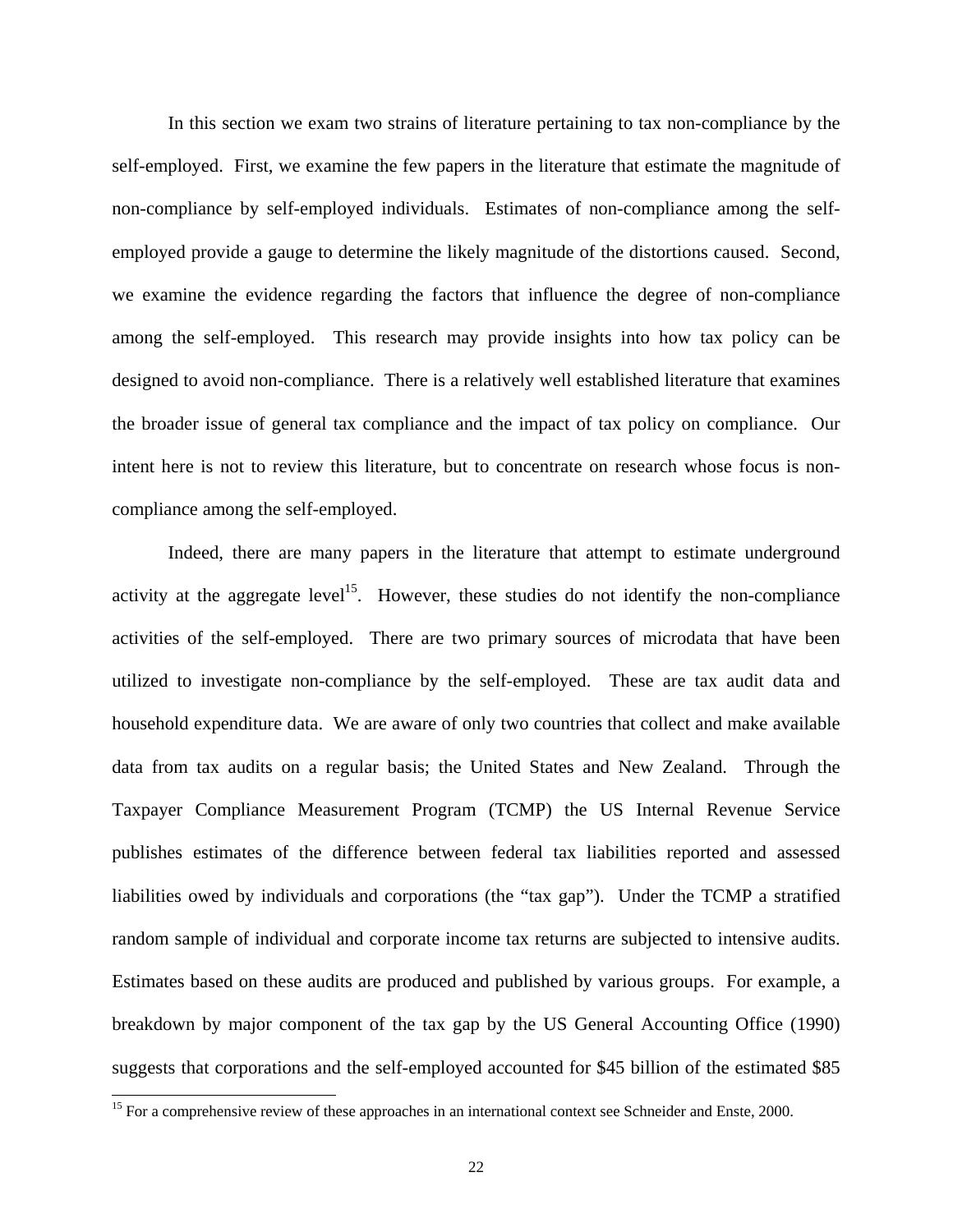billion tax gap in 1987. Focusing on unreported income by individuals in the same year, the GAO estimates that self-employed filers account for 63% of the \$48 billion in unreported income in 1987. Thus, it appears that non-compliance among the self-employed is non-trivial. In addition to providing aggregate estimates of non-compliance among the self-employed, the TCMP and similar data collected by the New Zealand Inland Revenue Department (the "ORACLE" database) have been utilized to identify the various factors that influence noncompliance. We return to these studies below.

 One short-coming of the audit data is that it may not be very reliable. Estimates of noncompliance based on audits rely heavily on the auditors' ability to identify under-reporting and interpret the tax laws as they pertain to tax deductions and tax credits. It is highly unlikely that income-tax auditors are able to identify all income that is concealed from the tax authorities. In addition, as noted above, such audit data are not widely available.

 A unique approach to estimating non-compliance by the self-employed that uses household expenditure micro-survey data was developed by Pissarides and Weber (1989). Essentially, a prediction of the relationship between household food consumption and after-tax income, controlling for household characteristics was obtained in the first stage. In order to obtain an undistorted estimate of the marginal propensity to consume food, the data was restricted to households obtaining all of their income from wage and salary employment. These households are assumed to have very few opportunities to conceal income. In the second stage, this estimated relationship between food consumption and after-tax income was used to impute estimates of "true" income for self-employed households, which, when compared to reported income, provided estimates of non-compliance.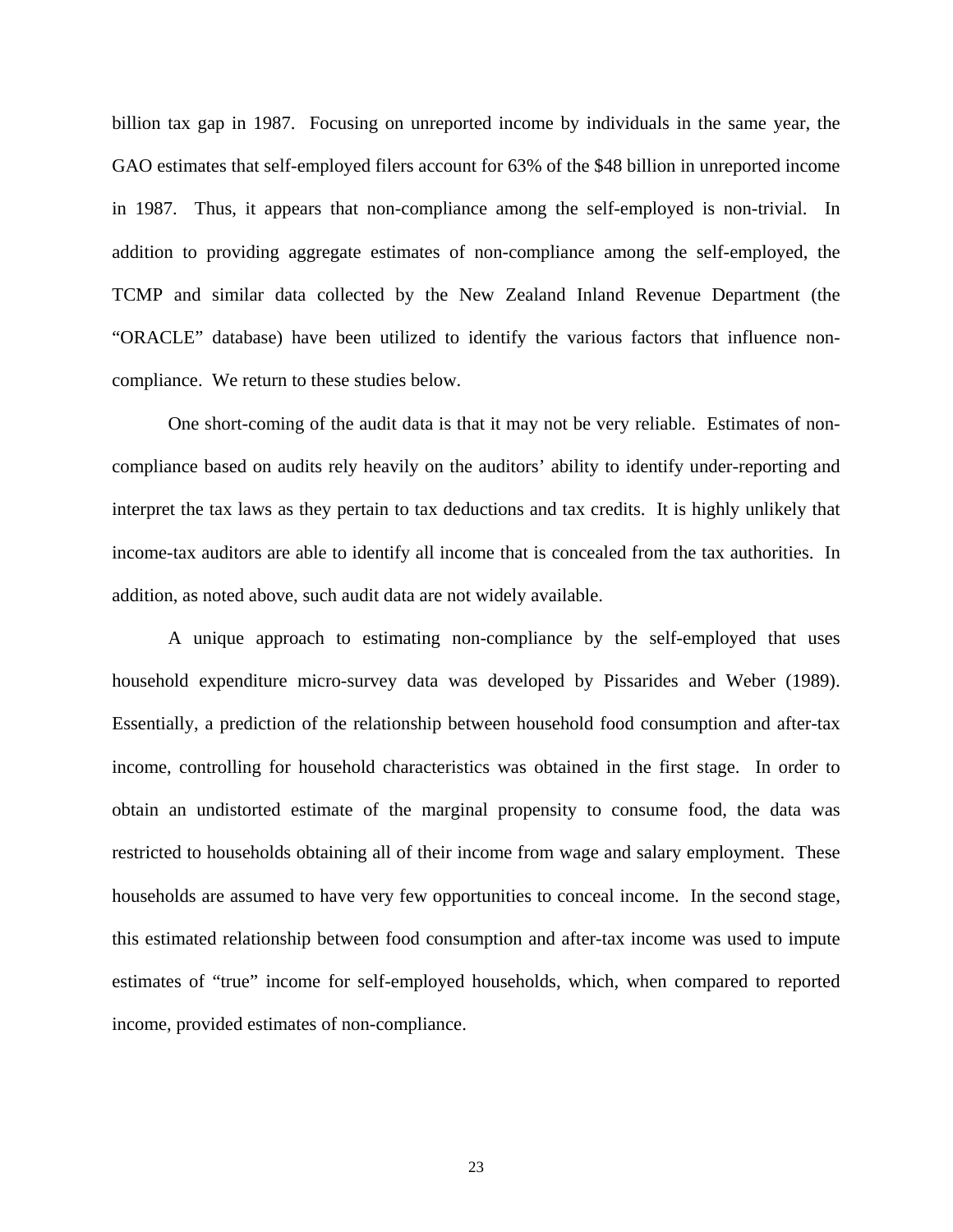Pissarides and Weber (1989) applied this approach using expenditure data from the UK for 1982 and found that, on average, true self-employment income was one and a half times that of reported self-employment income. They concluded that their estimate implied that noncompliance among the self-employed accounted for 5.5 percent of GDP in that year. Baker (1993) replicated their analysis using the same expenditure series from the UK for the years 1978 to 1991 and found results that were similar to Pissarides and Weber<sup>16</sup>.

 Interestingly, this approach has been applied using data from a number of countries. Mirus and Smith (1996) and Schuetze (2002) applied this expenditure approach using data from Canada and Apel (1994) using data from Sweden. Mirus and Smith used the 1990 Canadian Survey of Family Expenditures and estimated that Canadian self-employment incomes were under-reported by about 12.5 percent and that non-compliance accounted for around 2 percent of GDP in that year. Schuetze (2002) examined several years of expenditure data from Canada between 1969 and 1992 and disaggregated the estimates of non-compliance across several dimensions. His average estimate of non-compliance among the self-employed in 1990 was significantly higher, at 18 percent, than that of Mirus and Smith. Schuetze attributed the difference to the fact that Mirus and Smith included part-time workers in their sample while his sample was restricted to full-time workers. Nonetheless, the estimates for Canada appear to be much lower than those for the UK. Apel (1994) applied the approach using data from the 1988 Swedish Hushallens utgifter (HUT) family expenditure survey and found results that differed from those in the UK and Canada. Apel (1994) estimated the degree of under-reporting in Sweden in that year to be somewhere between that in Canada and the UK at approximately 35

 $\overline{\phantom{a}}$ 

<sup>&</sup>lt;sup>16</sup> More recently, Lyssiotou, Pashardes, and Stengos (2002) extended the Pissarides and Weber (1989) approach by estimating a system of consumer demands and allowing for a more appropriate specification of the Engel curve. Their results suggest that the Pissarides and Weber approach likely understates the amount of under-reporting by the self-employed.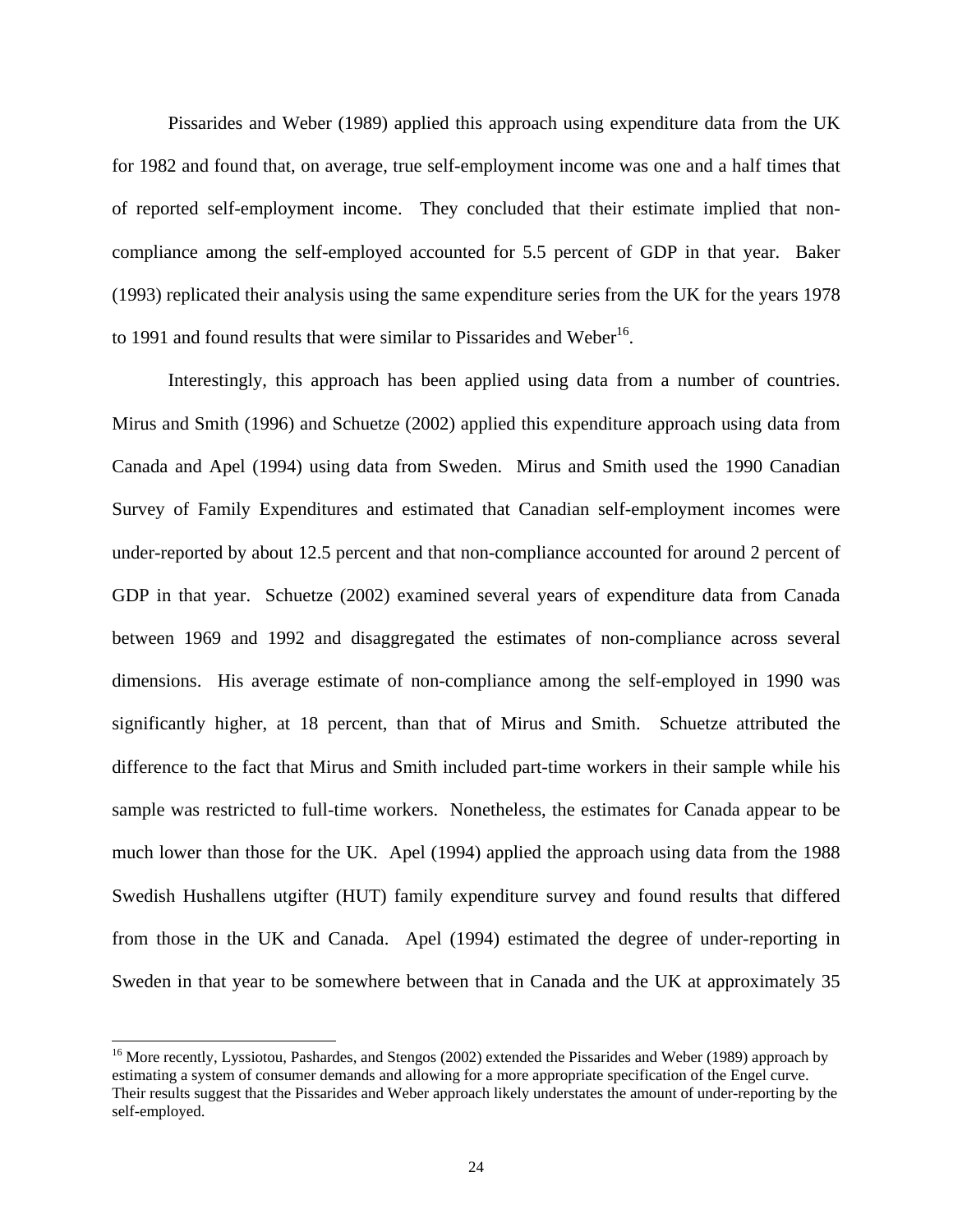percent. However, because of the relatively low rate of self-employment in Sweden in that year, non-compliance among the self-employed was estimated at 1 percent of GDP.

These expenditure-based estimates of non-compliance among the self-employed are consistent with those using tax audit data in that both suggest that the distortions caused by tax non-compliance by the self-employed are likely significant. In addition, the variation in estimates across countries indicates that country specific factors, including tax systems and other institutional factors, play a role in determining the extent of non-compliance by the selfemployed. We turn our attention next to research that sheds some light on the factors that influence non-compliance by the self-employed. Once again, while several studies examine the determinants of non-compliance in a broader context (see, for example, Andreoni, Erard, and Feinstein 1998, and Slemrod, 1992), we focus specifically on the self-employed.

A small number of papers, using both tax audit data and expenditure data, directly examined the relationship between measures of non-compliance by self-employed individuals and various factors thought to influence non-compliance. One of the first to do so by Clotfelter (1983), utilized a single year of TCMP audit data and examined the impact marginal tax rates and after-tax income levels had on under-reported income among individuals operating non-farm businesses in the US. In a regression setting using variation in the marginal tax rates (corrected for under-reporting) faced and incomes across individuals for identification, he found that marginal tax rates and after-tax income had a positive effect on under-reporting among the selfemployed.

 Joulfaian and Rider (1998) noted that there was substantial variation in the US rates of compliance across sources of self-employment income; proprietorship, royalty and rent income. They suggested that this variation may have been due to differences in detection probabilities or

25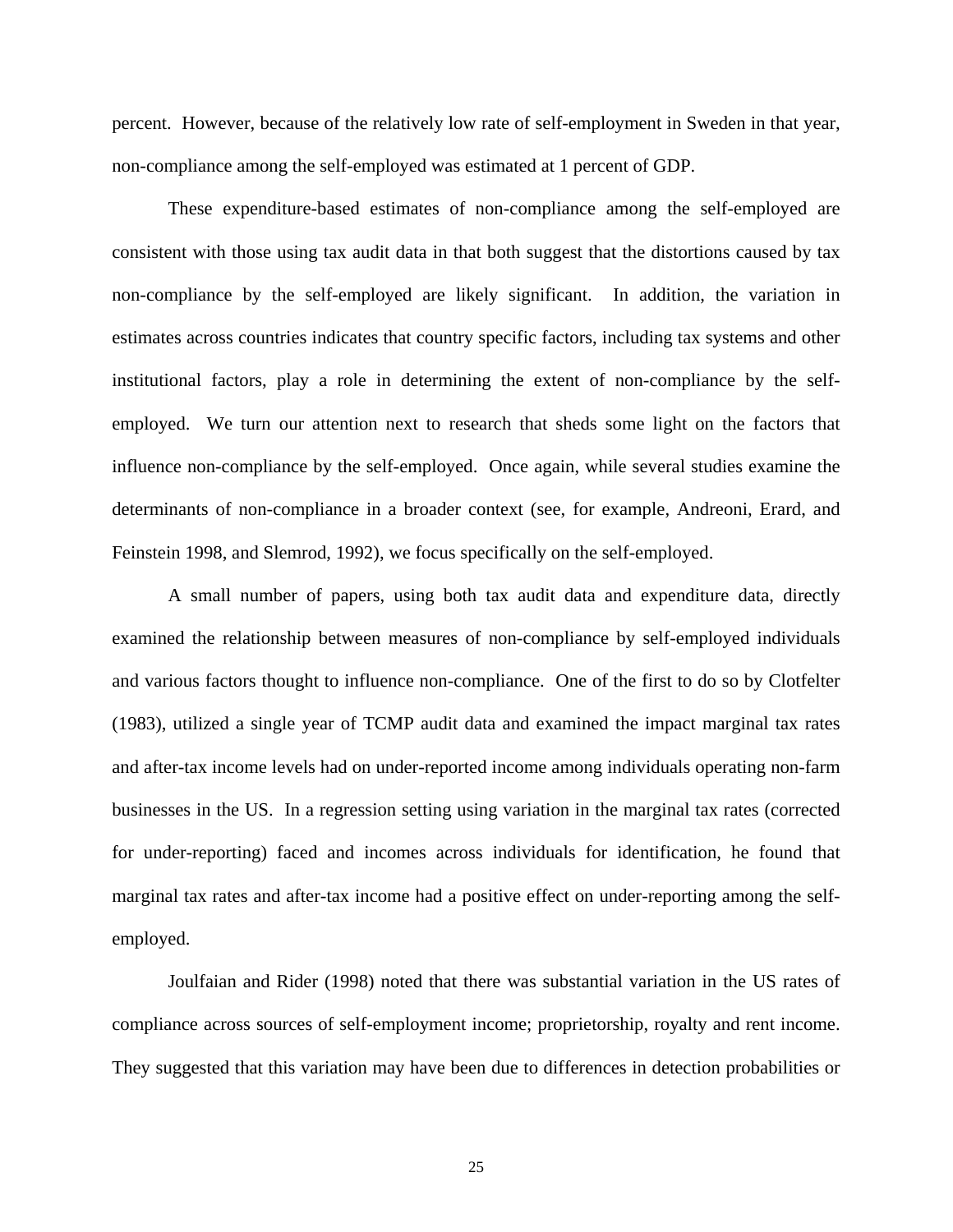to differences in the tax treatment of the source of income. In particular, they noted that tax liabilities on sole proprietorship income were higher than other sources in the US over the period examined. Utilizing pooled TCMP data from 1985 to 1988, they took advantage of variation in the tax code across types of business and across time<sup>17</sup> to identify the impact of marginal tax rates on the income gap. They found that, controlling for the audit rate, an increase in the marginal tax rate had a positive impact on the income gap. In particular, their estimated elasiticity implies that a 10 percent increase in the tax rate would have resulted in a 5 percent increase in the amount of income under-reported. Further, they found that audit rates had a negative impact on the amount of income under-reported.

 Giles (2000) used data from the 1993 to 1995 New Zealand ORACLE firm audit database and examined the impact of various firm characteristics on avoidance, evasion and compliance. In a series of limited dependent choice model regressions he examined whether or not firm size, industrial sector or firm efficiency were related to the probability that an audit reveals a firm is engaged in avoidance or evasion. He found that smaller firms were less likely to comply with the tax rules. This may be due to the fact that larger firms likely have more options to avoid taxation without evading or that larger firms have greater resources, including access to tax specialists and lawyers, and avoid fewer violations of the tax code as a result. Even when larger firms do not comply with the tax code their violations may be much harder to detect. In addition, he found significant differences in the probability of compliance across industrial sectors and that more "efficient"18 firms were more likely to comply with the tax code.

 Disaggregated estimates of non-compliance, using the expenditure approach described above, suggest that industrial sector is not only an important factor in determining the probability

 $\overline{\phantom{a}}$ 

 $17$  The period examined straddles major changes to the US tax code which occurred in 1986.

<sup>&</sup>lt;sup>18</sup> Giles' (2000) proxy for efficiency was the activity ratio (sales divided by net assets).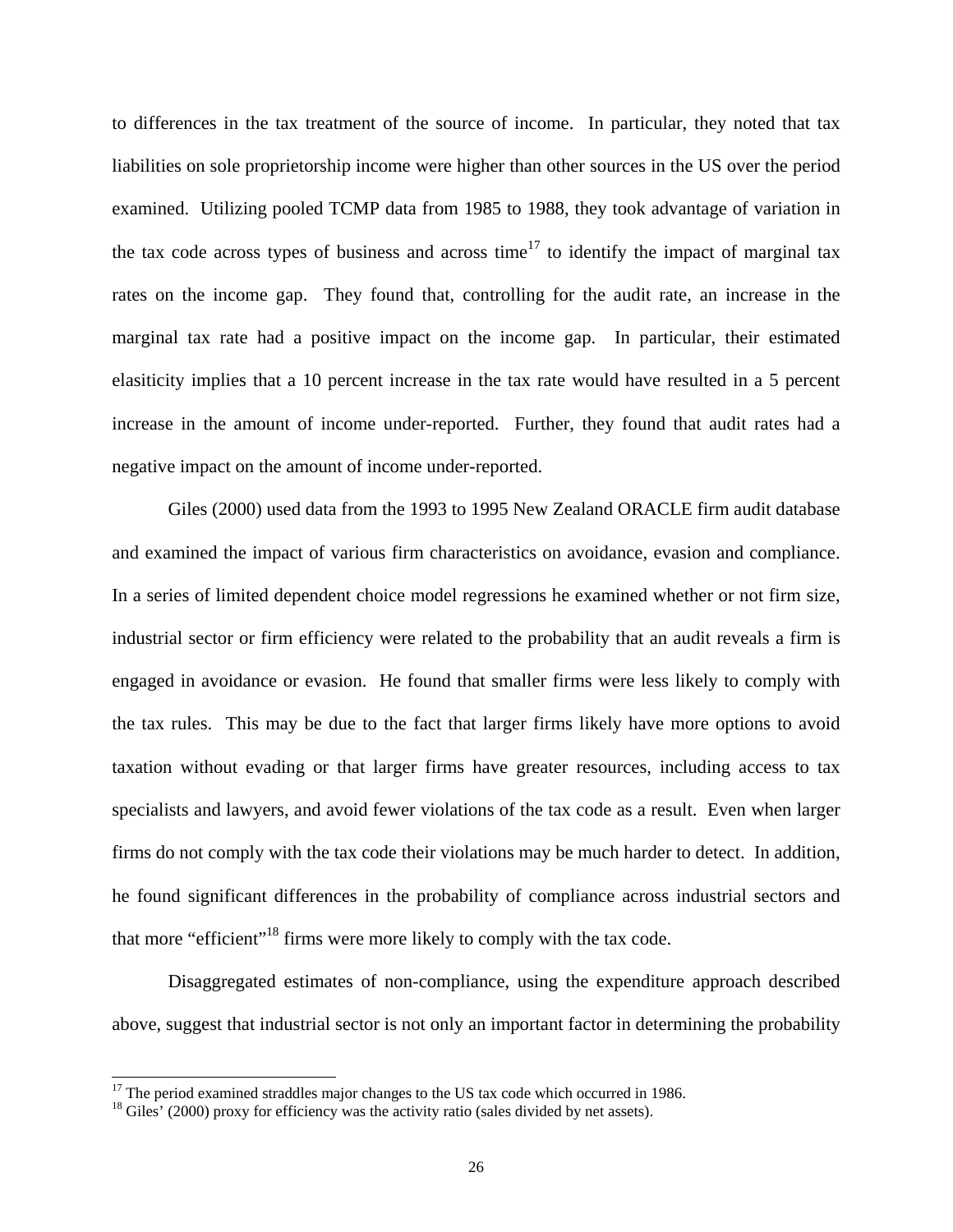of non-compliance, as in Giles (2000), but also influences the amount of income that goes unreported by the self-employed. Baker (1993) and Schuetze (2002) utilized data from the UK and Canada, respectively, to provide industry level estimates of under-reporting among the selfemployed. Both found significant variation in the fraction of income under-reported by the selfemployed across industries. Further, estimates presented in US General Accounting Office (1990) also show variation in non-compliance across industries in the US. Schuetze (2002) suggested that this result is consistent with the hypothesis that an entrepreneur's opportunity to conceal income varies across industry characteristics. Industries that provide services through informal arrangements, frequently involving cash transaction, he argued, provide greater opportunities for under-reporting.

 Finally, Schuetze (2004) provided evidence that the choice of taxation unit (individual versus household) likely influences the extent of non-compliance by the self-employed. He showed that, under individual taxation with progressive marginal tax rates, households in which the distribution of income among household members is unequal benefit from the ability to "split income" by attributing income to the lower income household member. Because of a third party reporting income in the wage sector, this opportunity is typically only available to the selfemployed. Utilizing exogenous variation in the codes across Canada and the US (the tax unit is primarily the individual in Canada and the household in the US), he estimated the extent of income splitting in Canada for a number of years between 1988 and 1998. He found evidence that a significant number of Canadian self-employed households engage in income-splitting. This is achieved by attributing wage earnings to the lower income spouse. He estimated that nearly half a billion Canadian dollars in taxes were avoided in 1998, a significant fraction of overall economic activity in Canada in that year.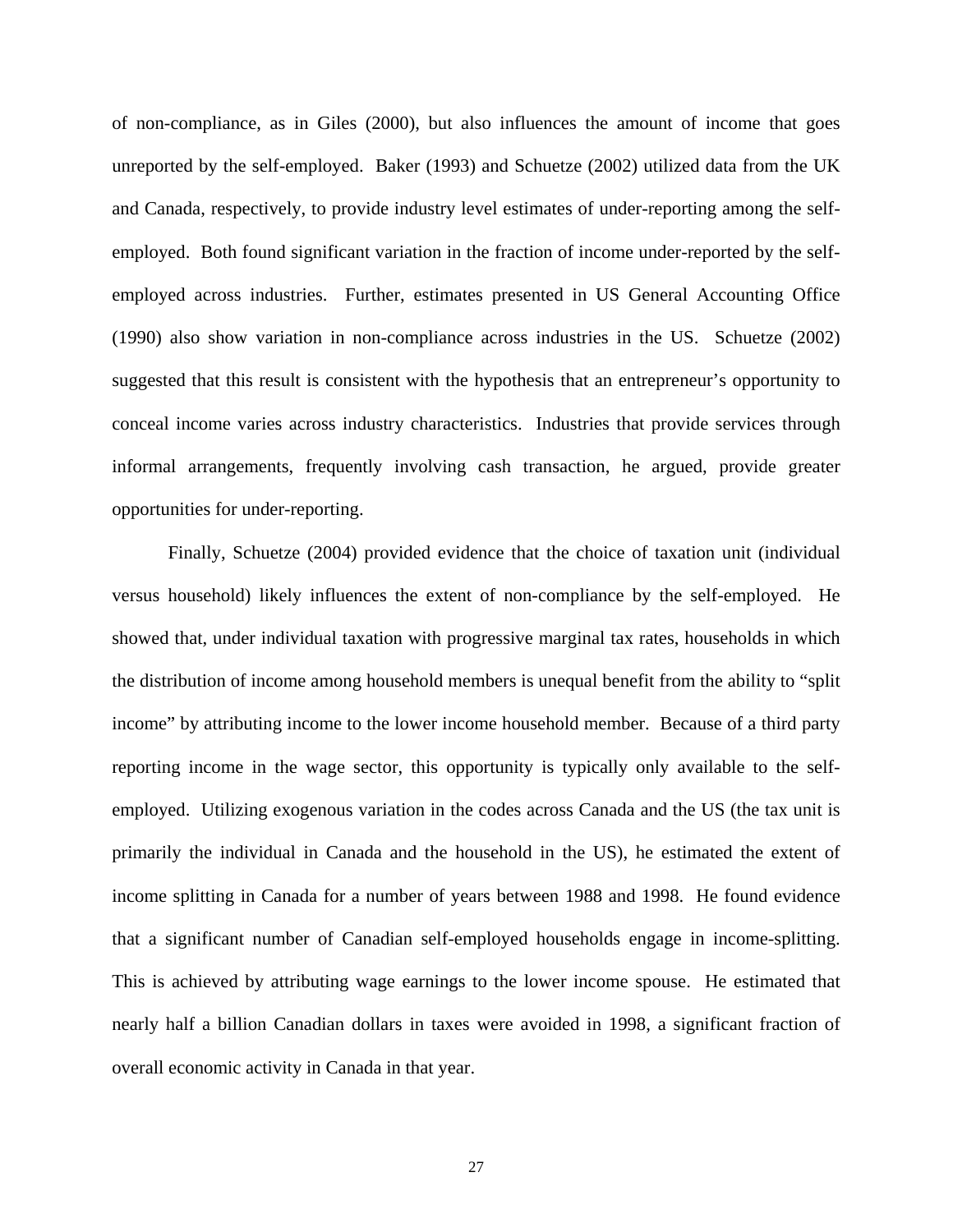In summary, it appears that income tax non-compliance by self-employed individuals, while varying significantly by country, is a significant concern and may result in considerable economic distortions. The issue of tax non-compliance is one that should be given serious consideration by tax policy makers, particularly as attempts are made to encourage entrepreneurship. Research suggests that country specific characteristics as well as tax policies influence the magnitude of the non-compliance problem. Country specific factors such as firm size and industrial composition make it more or less likely that a given tax system will result in significant non-compliance. The choice of the individual as the unit of tax, reducing overall marginal tax rates and increased audits are all options available to reduce non-compliance.

#### **4. Conclusions**

We have summarized several of the key findings in the literature regarding the relationship between tax policy and self-employment. Researchers have made some progress and have added to our understanding of the sometimes intricate interactions between policy and labour market outcomes. However, much more research is needed to enable policy makers to design effective and efficient tax policy towards business that avoids the pitfalls associated with non-compliance. In this final section we aim to guide policy makers and researchers by discussing possible policy conclusions and by identifying areas of research in which the most important "gaps" in the literature still exist.

Given the inconclusive nature of the research to this point, it would be an understatement to suggest that any policy conclusions that may be drawn from the results are tentative. Nonetheless, a number of trends have appeared that suggest a certain course of action and that question conventional wisdom. The fact that self-employment appears to increase with income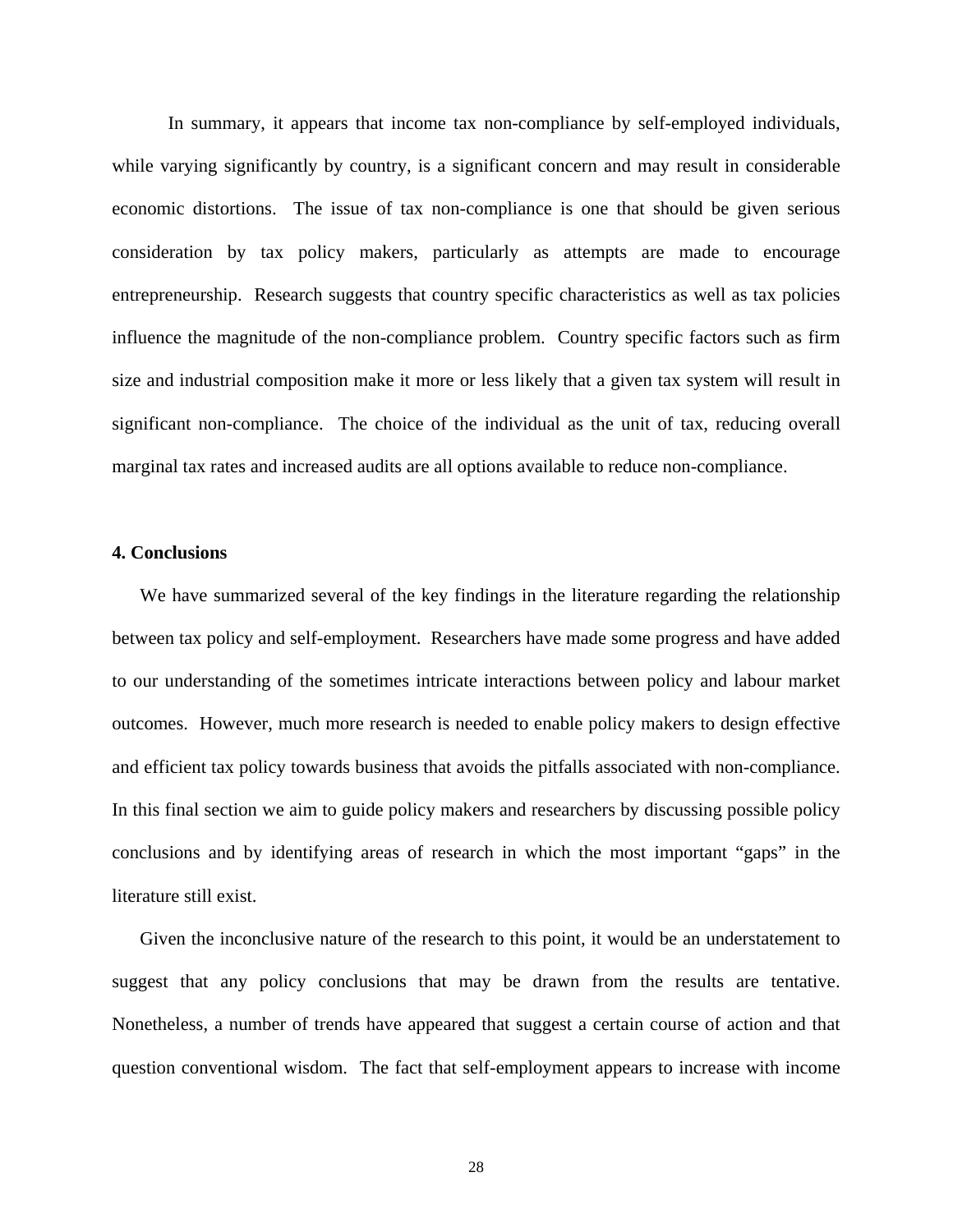tax rates calls into question the common view that high taxes hamper self-employment. Whether it is desirable or not to increase self-employment in this manner is a separate question, which depends on whether individuals in these studies are responding to increases in risk-sharing or the marginal benefit of evasion. Unfortunately, the literature to this point provides little guidance in answering this question. To be certain, the prevalence of tax evasion among the self-employed, while varying with country-specific factors, should be taken into account in the design of tax and auditing systems. As long as tax evasion among the self-employed is not eliminated, second best considerations may result in tax rates for the self-employed which are higher than those among wage earners. Nonetheless, from this perspective, the literature appears to provide little support for the common view that taxes should be lower for the self-employed. That said, identifying the appropriate tax rate differential will require policy makers to weigh these results against the equally important efficiency and horizontal equity considerations.

While there are very few papers examining the impacts of the progressiveness of the tax system on self-employment, the results of these studies may offer some guidance to policy makers. If the finding that more progressive taxes reduce risky activities such as selfemployment is correct, it suggests that reducing progressivity and extending loss offsets to small businesses may be beneficial. On the surface, this strategy appears to better target those individuals for whom risk, as opposed to tax avoidance, is the important determinant in the decision to become self-employed. However, these strategies will also likely alter the marginal benefit of evasion or avoidance. Like the proposal on differential taxation, the argument for less progressive taxes must be weighed against distributional and efficiency considerations.

With the difficulties of designing an effective self-employment tax policy in mind, we now identify what we believe are the key gaps in this literature. Regarding the empirical literature on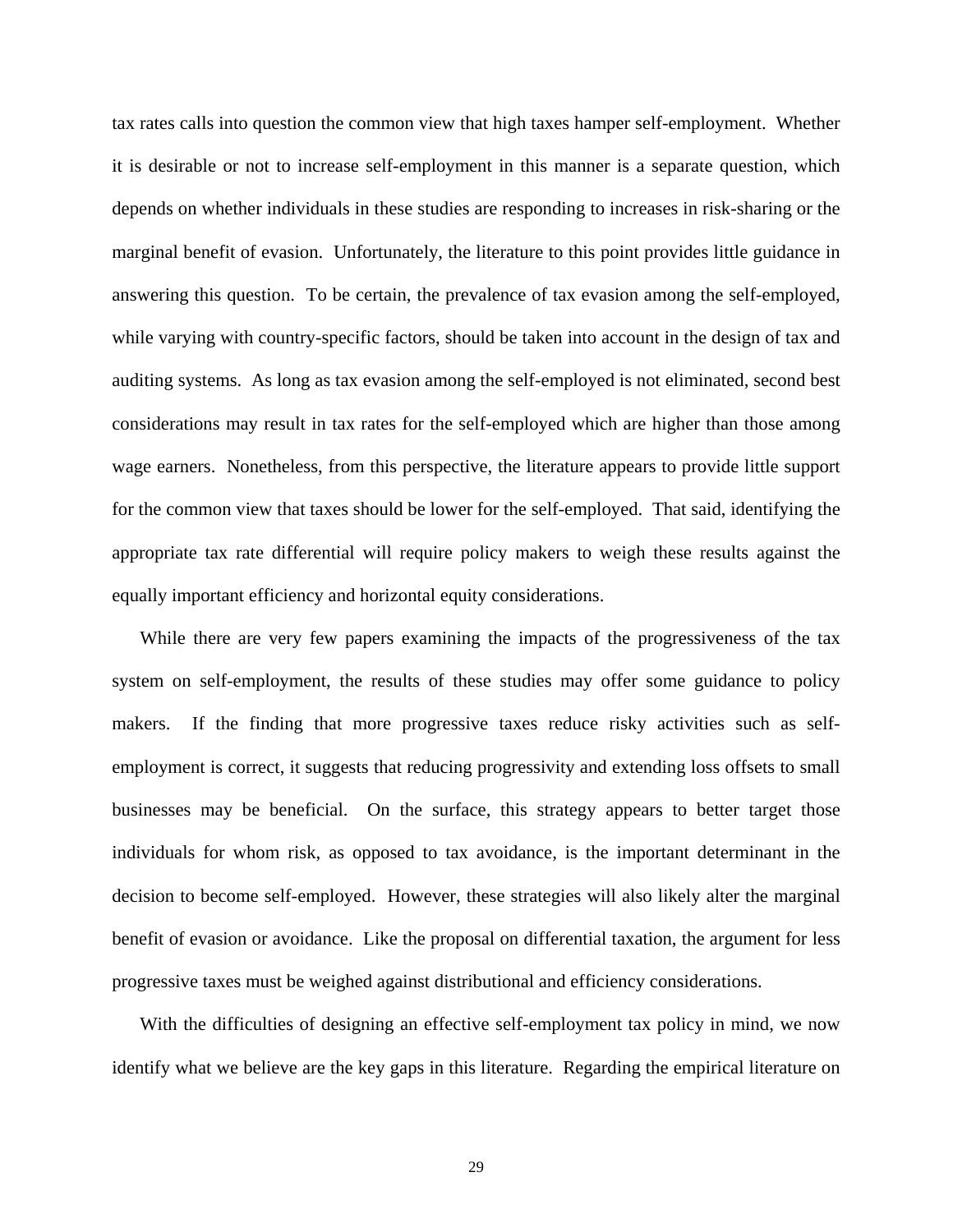the impacts of taxation on self-employment we suggest a number of key areas for future research. First, given the mixed results on this topic, it is likely that identifying and determining the relative importance of changes in "average return" and "risk" that arise from changes in tax rates is key to determining the underlying impact of tax rates on self-employment. The studies conducted to this point have examined very diverse tax events that entail substantially different changes in the combination of expected return to self-employment and extent of government risk-sharing which may explain the varied results. On the same topic, more work needs to be done at the national and sub-national levels to look more comprehensively at the impacts of tax systems. Lastly, more research needs to be conducted to identify the impacts of taxation on the duration or survival of self-employed ventures. Most of the work to this point has focused on the relationship between taxation and the existence of or entry into self-employment activity.

Perhaps most important for policy makers, greater knowledge is required about the relationship between self-employment and tax avoidance or evasion. Development of a theoretical model that captures the elements of risk and non-compliance, together, would likely be useful in this regard. The goal would be to identify factors that influence an individual's decision to be more "entrepreneurial" while not encouraging entry into the self-employment sector among individuals attracted by the ability to avoid taxes. Short of this, it is nonetheless clear that more information on the factors that influence self-employed individuals to evade taxes is needed. A great deal of research has examined the relationship between taxation and economy-wide noncompliance, however, the decision to evade taxes in self-employment is likely very different from, for example, the decision to become employed "under the table". An example is the lack of knowledge pertaining to the impact of audit rates or penalties on the selfemployment decision.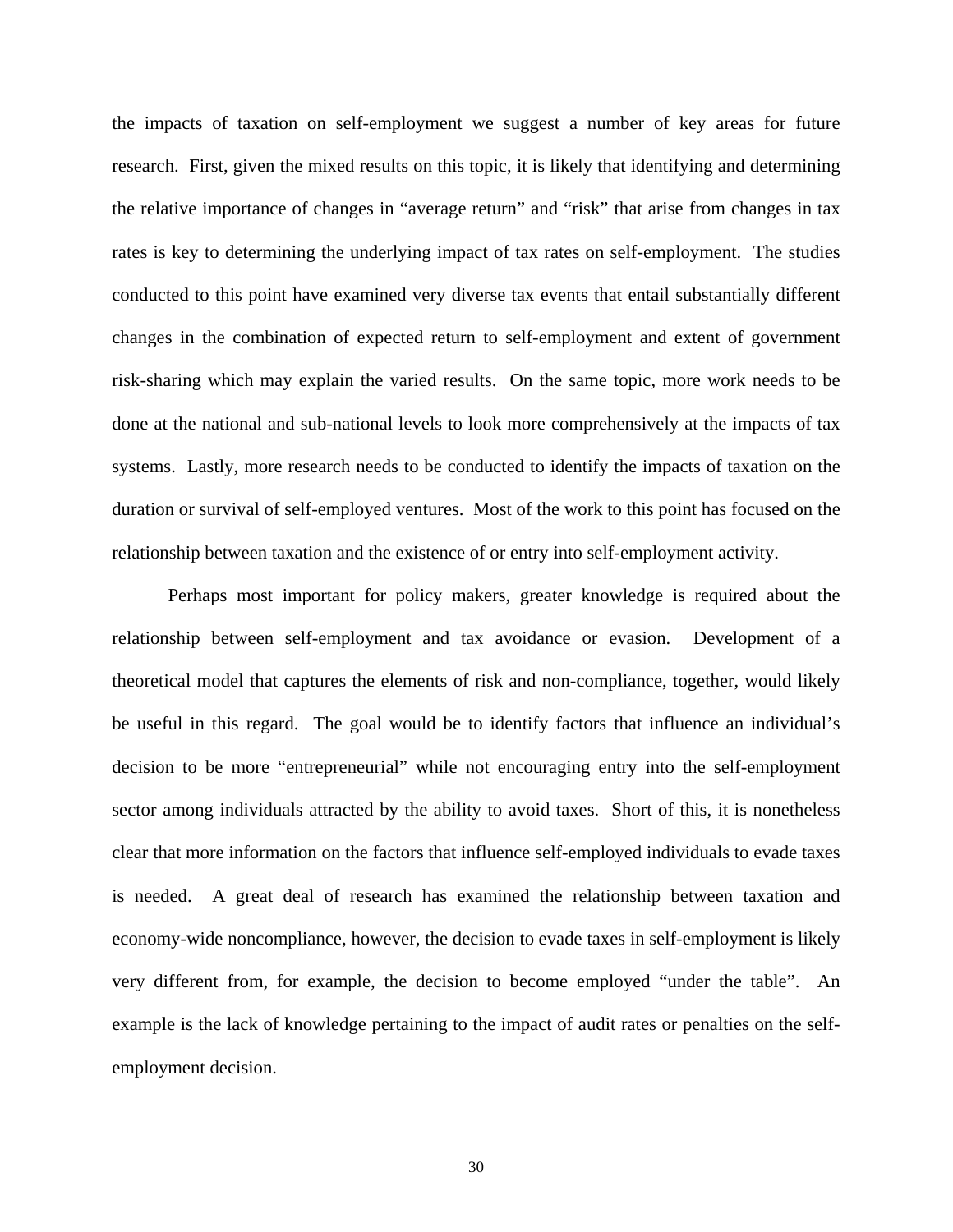Finally, much of the research to this point has focused on the relationship between income and/or payroll taxes and entrepreneurship. Very little is known about the impacts of other methods of taxation, such as consumption taxation, on self-employment and noncompliance<sup>19</sup>. While there has been much discussion in the public economics literature regarding the broader issue of optimal tax systems, fundamental uncertainty remains regarding the relative impacts of various tax options on self-employment and compliance<sup>20</sup>. A better understanding of this issue would help to ensure that policy makers are able to make informed tax policy decisions and that the intended outcomes are achieved.

l

 $19$  A recent paper by Hubbard (2002) is an exception. This paper examined differences between income and consumption taxes and the relative impacts on capital investment.

 $^{20}$  For a discussion of compliance and administrative issues surrounding tax reform see Gale and Holtzblatt (2002)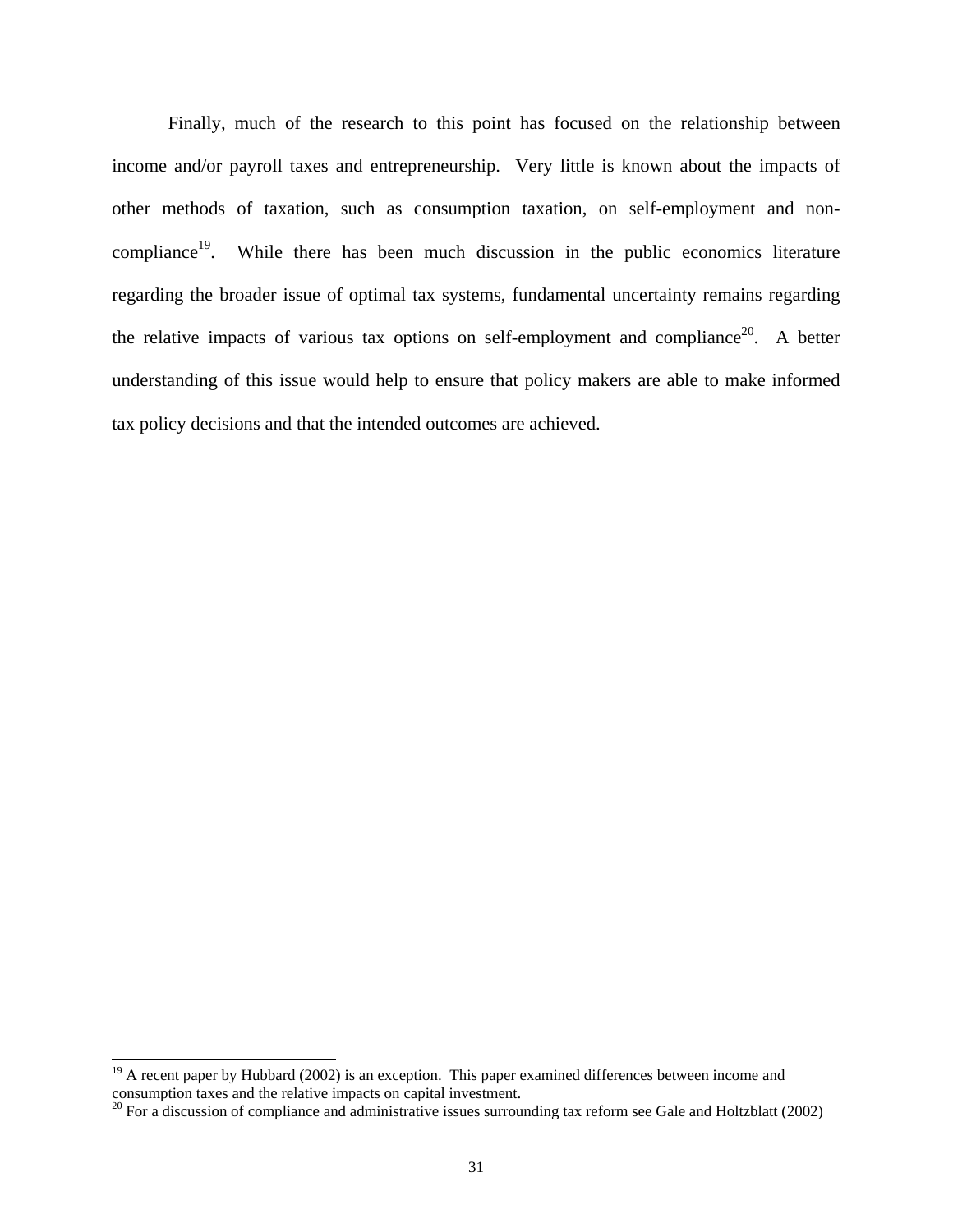| Approach                | <b>Author(s)</b>         | <b>Tax Effect</b>        | Tax Measure(s)                      | <b>Period</b> | <b>Country</b> |
|-------------------------|--------------------------|--------------------------|-------------------------------------|---------------|----------------|
|                         |                          |                          |                                     |               |                |
| <b>Time Series</b>      |                          |                          |                                     |               |                |
|                         | Long (1982a)             | $+$                      | marginal - hypothetical couple      | 1963-77       | <b>US</b>      |
|                         | <b>Blau</b> (1987)       | $+/-$                    | marginal - 2 points in distribution | 1948-82       | <b>US</b>      |
|                         | Fairlie & Meyer (1998)   | $\overline{0}$           | no regressions                      | 1910-90       | <b>US</b>      |
| 2nd Generation          |                          |                          |                                     |               |                |
|                         | Parker (1996)            | $+/+$                    | marginal - 2 points in distribution | 1959-91       | <b>UK</b>      |
|                         | Robson (1998)            | $0/+$                    | marginal/average                    | 1968Q3-93Q4   | <b>UK</b>      |
|                         | Robson & Wren (1998)     | $-/+$                    | marginal/average                    | 1978-92       | 15 OECD        |
|                         | Briscoe et. al (2000)    | $\overline{\phantom{a}}$ | marginal                            | 1979-96       | <b>UK</b>      |
|                         | Bruce & Mohsin (2003)    | $^{+}$                   | corporate, capital gains, estate    | 1950-99       | <b>US</b>      |
| <b>Cross-Section</b>    |                          |                          |                                     |               |                |
|                         | Long (1982a)             | $+$                      | average marginal                    | 1970          | <b>US</b>      |
|                         | Long (1982b)             | $^{+}$                   | expected liability wage employment  | 1970          | <b>US</b>      |
|                         | Moore (1983)             | $^{+}$                   | individual and payroll              | 1978          | <b>US</b>      |
|                         | Parker (2003)            | $\boldsymbol{0}$         | conditional SE tax liability        | 1994          | <b>UK</b>      |
| <b>Individual Panel</b> |                          |                          |                                     |               |                |
|                         | Schuetze (2000)          | $+$                      | state/provincial tax "climate"      | 1983-94       | Canada/US      |
|                         | <b>Bruce</b> (2000)      | $+/-$                    | expected marginal/average           | 1970-92       | <b>US</b>      |
|                         | Gentry & Hubbard (2000)  | - convexity              | marginal tax "spread"               | 1979-92       | <b>US</b>      |
|                         | Bruce (2002)             | - exits                  | expected marginal/average           | 1970-91       | <b>US</b>      |
|                         | Cullen and Gordon (2002) | $^{+}$                   | aggregate average                   | 1964-93       | <b>US</b>      |
|                         | Moore (2003)             |                          | marginal and average                | 1983-2001     | <b>US</b>      |

# **Table 1: Summary of Empirical Findings on the Effects of Taxation on Self-Employment**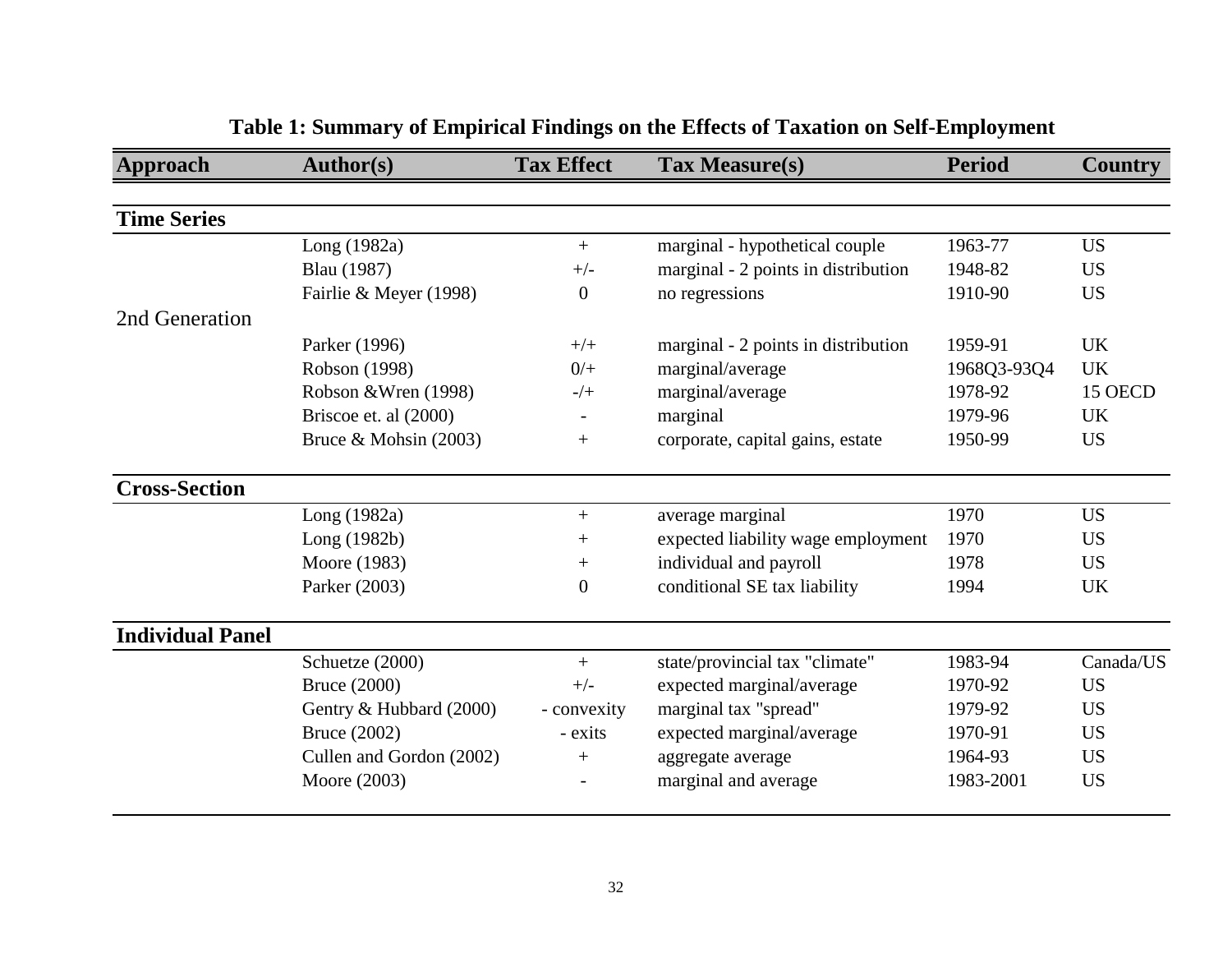#### **References**

- Ahsan, Syed M. 1974. "Progression and Risk-Taking." *Oxford Economic Papers*, 26: 318-328.
- Ahsan, Syed M. 1990. "Risk-Taking, Savings, and Taxation a Re-Examination of Theory and Policy." *The Canadian Journal of Economics*, 23(2) May: 408-433.
- Andreoni, J., B Erard and J. Feinstein. 1998. "Tax Compliance." *Journal of Economic Literature*, 36: 818-60.
- Apel, Mikael. 1994. "An Expenditure-Based Estimate of Tax Evasion in Sweden." *Department of Economics, Uppsala University*, Working paper 1994:1.
- Baker, Paul. 1993. "Taxpayer Compliance of the Self-Employed: Estimates from Household Spending Data." *Institute for Fiscal Studies*, Working paper No. W93/14.
- Barbour, Karie, Donald Bruce, and Douglas Holtz-Eakin. 2002. "Income Taxes and the Philanthropy of Entrepreneurs." *Proceedings of the Ninety-Fourth Annual Conference on Taxation*, National Tax Association, 320-330.
- Bartik, Timothy J. 1987. "The Effects of State and Local Government Policies on the Start-Up of Small Business." *Proceedings of the Seventy-Ninth Annual Conference on Taxation*, National Tax Association, 25-33.
- Bartik, Timothy J. 1989. "Small Business Start-Ups in the United States: Estimates of the Effects of Characteristics of States." *Southern Economic Journal* 55(4): 1004-1018.
- Blau, David M. 1987. "A Time-Series Analysis of Self-Employment in the United States." *Journal of Political Economy* 95:3, 445-467.
- Briscoe, Geoff, Andrew Dainty, and Sarah Millett. 2000. "The Impact of the Tax System on Self-Employment in the British Construction Industry." *International Journal of Manpower* 21(8): 596-613.
- Bruce, Donald. 2002. "Taxes and Entrepreneurial Endurance: Evidence from the Self-Employed." *National Tax Journal* 55(1): 5-24.
- Bruce, Donald. 2000. "Effects of the United States Tax System on Transitions Into Self-Employment." *Labour Economics* 7(5): 545-574.
- Bruce, Donald, John Deskins, and Mohammed Mohsin. Forthcoming. "State Tax Policies and Entrepreneurial Activity: A Panel Data Analysis." *Proceedings of the 96th Annual Conference on Taxation,* National Tax Association.
- Bruce, Donald, and Mohammed Mohsin. 2003. "Tax Policy and Entrepreneurship: New Time Series Evidence." Working Paper, University of Tennessee.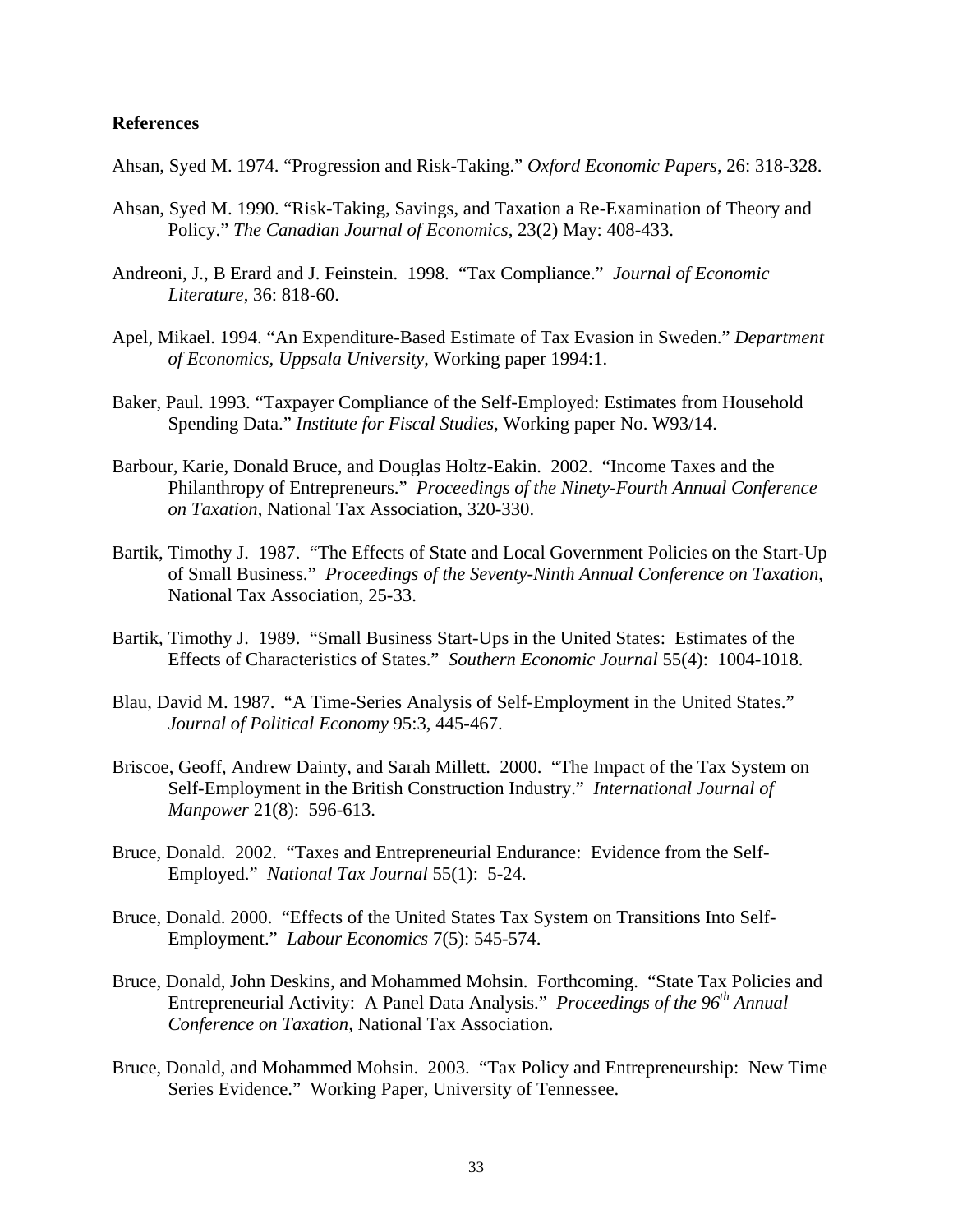- Carlton, Dennis W. 1979. "Why New Firms Locate Where They Do: An Econometric Model." In William Wheaton (ed.), *Interregional Movements and Regional Growth*, Washington, DC: Urban Institute, 13-50.
- Carroll, Robert, Douglas Holtz-Eakin, Mark Rider, and Harvey S. Rosen. 2001. "Personal Income Taxes and the Growth of Small Firms." In James Poterba (ed.), *Tax Policy and the Economy* 15, Cambridge: MIT Press.
- Carroll, Robert, Douglas Holtz-Eakin, Mark Rider, and Harvey S. Rosen. 2000a. "Entrepreneurs, Income Taxes, and Investment." In Joel B. Slemrod (ed.), *Does Atlas Shrug? The Economic Consequences of Taxing the Rich*, New York: Russell Sage Foundation, pp. 427-455.
- Carroll, Robert, Douglas Holtz-Eakin, Mark Rider, and Harvey S. Rosen. 2000b. "Income Taxes and Entrepreneurs' Use of Labor." *Journal of Labor Economics* 18(2): 324-351.
- Chen, Jo-Hui, and Martin Williams. "The Determinants of Business Failures in the US Low-Technology and High-Technology Industries." *Applied Economics* 31 (1999): 1551- 1563.
- Clotfelter, Charles W., "Tax Evasion and Tax Rates: An Analysis of Individual Returns." *Review of Economics and Statistics* 65 (3): 363-73.
- Cullen, Julie B., and Roger H. Gordon. 2002. "Taxes and Entrepreneurial Activity: Theory and Evidence for the U.S." NBER Working Paper No. 9015.
- Davis, S.J., Haltiwanger, J.C. and Schuh, S. 1996. Job Creation and Destruction. MIT Press, Cambridge, Massachusetts.
- Domar, Evsey D., and Richard A. Musgrave. 1944. "Proportional Income Taxation and Risk-Taking." *Quarterly Journal of Economics* 58: 388-422.
- Erard, Brian. 1992. "The Influence of Tax Auditing on Reporting Behavior." in *Why People Pay Taxes* ed. Joel Slemrod. Ann Arbor: University of Michigan Press.
- European Commission. 1998. "Fostering Entrepreneurship in Europe: Priorities for the Future." Communication for the Commission to the Council, COM (98) 222 final.
- Fairlie, Robert W. and Bruce D. Meyer. 2000. "Trends in Self-Employment Among White and Black Men: 1910-1990." *Journal of Human Resources* 35(4): 643-669.
- Feinstein, Jonathan S. 1991. "An Econometric Analysis of Income Tax Evasion and its Detection." *Rand Journal of Economics* 25(1): 14-35.
- Feldstein, Martin and Joel Slemrod. 1980. "Personal Taxation, Portfolio Choice, and the Effect of the Corporate Income Tax." *Journal of Political Economy*, 88: 854-66.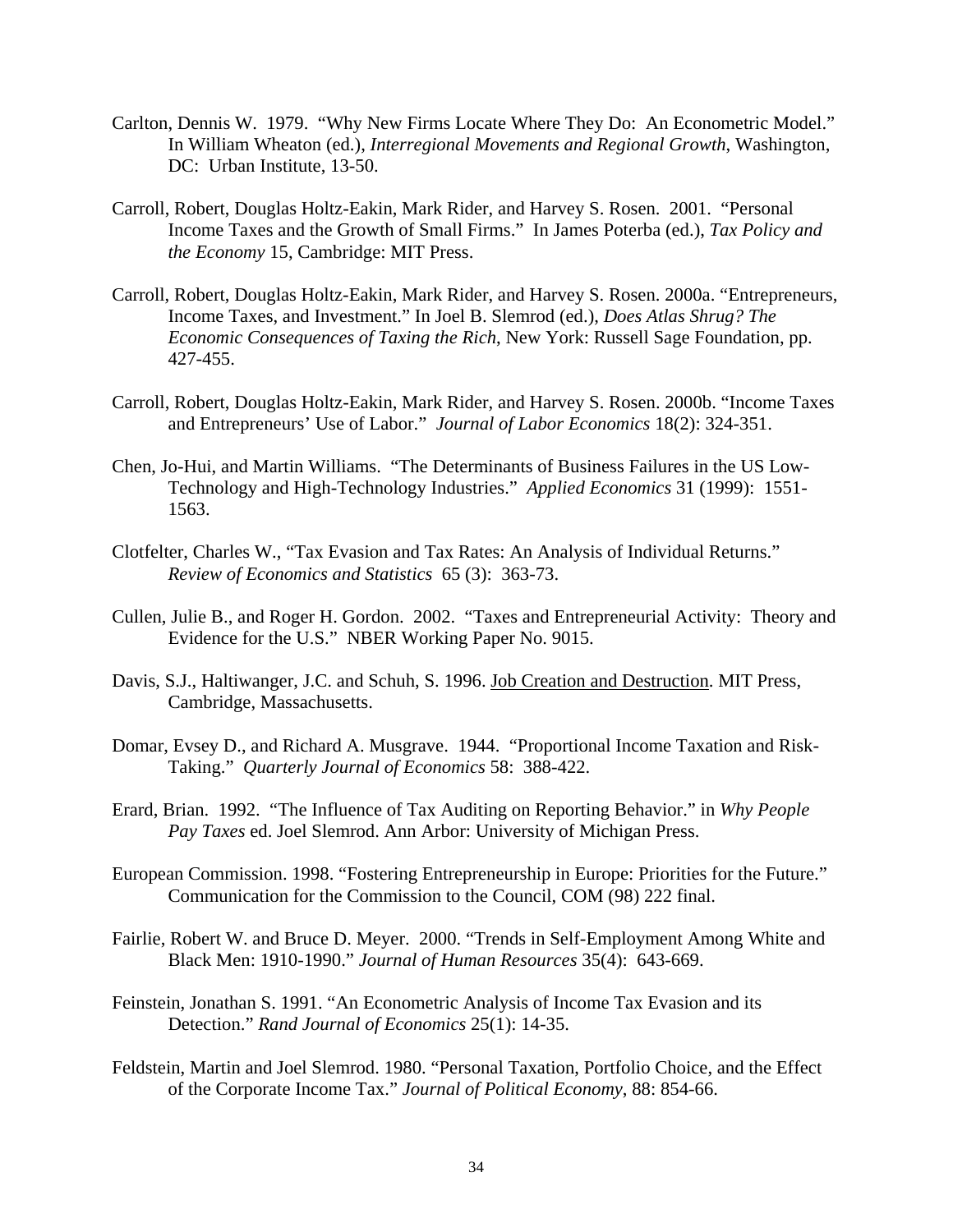- Gale, William G. and Janet Holtzblatt. 2002. "The Role of Administrative Issues in Tax Reform: Simplicity, Compliance , and Administration." in *United States Tax Reform in the 21st Century* eds. George R. Zodrow and Peter Mieszkowski.Cambridge, UK: Cambridge University Press.
- Gentry, William M. and R. Glenn Hubbard. 2000. "Tax Policy and Entrepreneurial Entry." *American Economic Review* 90(May): 283-287.
- Georgellis, Yannis, and Howard J. Wall. 2002. "Entrepreneurship and the Policy Environment." Federal Reserve Bank of St. Louis Research Division Working Paper No. 2002-019A.
- Georgellis, Yannis, and Howard J. Wall. 2000. "What Makes a Region Entrepreneurial? Evidence from Britain." *Annals of Regional Science* 34: 385-403.
- Giles, David. 2000. "Modelling the Tax Compliance Profiles of New Zealand Firms." in *Taxation and the Limits of Government,* eds. Gerald Scully and Patrick Caragata. Boston: Kluwer Academic Publishers.
- Gordon, Roger. 1998. "Can High Personal Tax Rates Encourage Entrepreneurial Activity?" IMF Staff Papers 45(1): 49-60.
- Hubbard, Glenn. 2002. "Capital Income Taxation in Tax Reform: Implications for Analysis of Distribution and Efficiency." in *United States Tax Reform in the 21<sup>st</sup> Century* eds. George R. Zodrow and Peter Mieszkowski.Cambridge, UK: Cambridge University Press.
- Joulfaian, David and Mark Rider. 1998. "Differential Taxation and Tax Evasion by Small Business." *National Tax Journal* 51(4): 675-687.
- Jung, Y.H., Arthur Snow, and Gregory A. Trandel. 1993. "Tax Evasion and the Size of the Underground Economy." *Journal of Public Economics*, 54: 391-402.
- Kesselman, Jonathon R. 1989. "Income Tax Evasion: An Intersectoral Analysis." *Journal of Public Economics* 38: 137-182.
- Klepper, Steven and Daniel Nagin. 1989. "The Anatomy of Tax Evasion." *Journal of Law, Economics and Organization* 5(1): 1-24.
- Kreft, Steven F. and Russell S. Sobel. 2003. "Public Policy, Entrepreneurship, and Economic Growth." West Virginia University Department of Economics Working Paper No. 03-02.
- Long, James E. 1982a. "Income Taxation and the Allocation of Market Labor." *Journal of Labor Research* 3(3): 259-76.
- Long, James E. 1982b. "The Income Tax and Self-Employment." *National Tax Journal* 35: 31-42.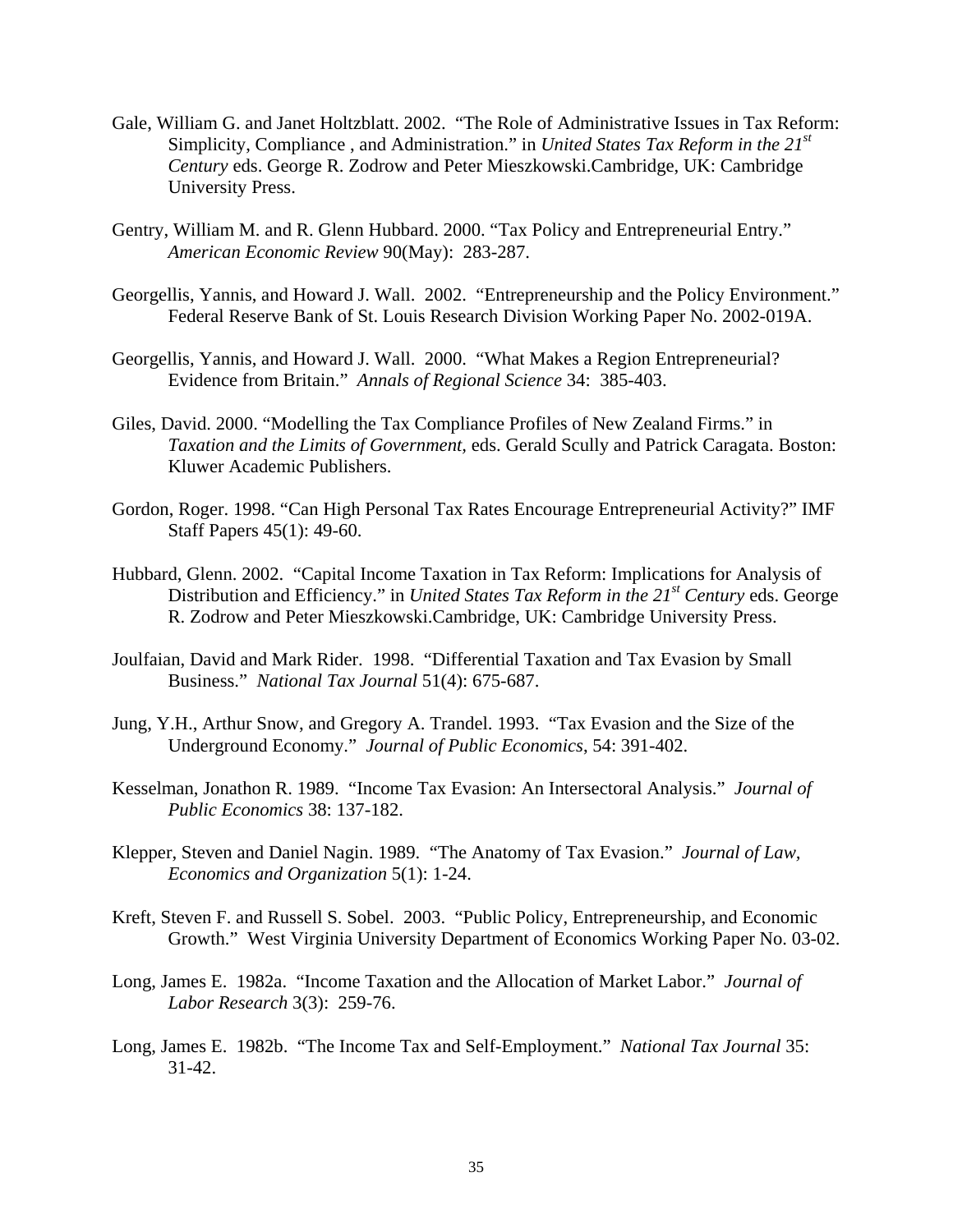- Lyssiotou, P., Panos Pashardes and Thanasis Stengos. 2002. "Estimates of the Black Economy based on Consumer Demand Approaches." University of Guelph, Working Paper.
- Mirus, R., and Roger S. Smith. 1996. "Self-Employment, Tax Evasion and the Underground Economy: Micro-Based Estimates for Canada." Working Paper No. 1002. Cambridge MA: International Tax Program, Harvard Law School.
- Moore, Kevin. 2003. "The Effects of the 1986 and 1993 Tax Reforms on Self-Employment." *Proceedings of the Ninety-Fifth Annual Conference on Taxation*, National Tax Association, 323-332.
- Moore, Robert L. 1983. "Self-Employment and the Incidence of the Payroll Tax." *National Tax Journal* 36: 491-501.
- Mossin, J. 1968. "Taxation and Risk-Taking: An Expected Utility Approach." *Economica*, 35: 74-82.
- OECD. 1998. Fostering Entrepreneurship: The OECD Jobs Strategy. Paris.
- Parker, Simon C. 1996. "A Time Series Model of Self-employment under Uncertainty." *Economica* 63: 459-75.
- Parker, Simon C. 2003. "Does Tax Evasion Affect Occupational Choice?" *Oxford Bulletin of Economics and Statistics* 65(3): 379-394. (NOT CITED.)
- Pestieau, Pierre, and Uri M. Possen. 1991. "Tax Evasion and Occupational Choice." *Journal of Public Economics* 45: 107-125.
- Pestieau, Pierre, and Uri M. Possen. 1992. "How Do Taxes Affect Occupational Choice." *Public Finance* 47(1): 108-119.
- Pissarides, C.A. and G. Weber. 1989. "An Expenditure Based Estimate of Britain's Black Economy." *Journal of Public Economics* 39(1): 17-32.
- Power, Laura, and Mark Rider. 2002. "The Effect of Tax-Based Savings Incentives on the Self-Employed." *Journal of Public Economics* 85: 33-52.
- Robson, Martin T. 1998. "The Rise in Self-Employment Amongst UK Males." *Small Business Economics* 10: 199-212.
- Robson, Martin T., and Colin Wren. 1999. "Marginal and Average Tax Rates and the Incentive for Self-Employment." *Southern Economic Journal* 65(4): 757-773.
- Schneider, Friedrich, and Dominik Enste. 2000. "Shadow Economies: Size, Causes, and Consequences." *Journal of Economic Literature* 38(March): 77-114.